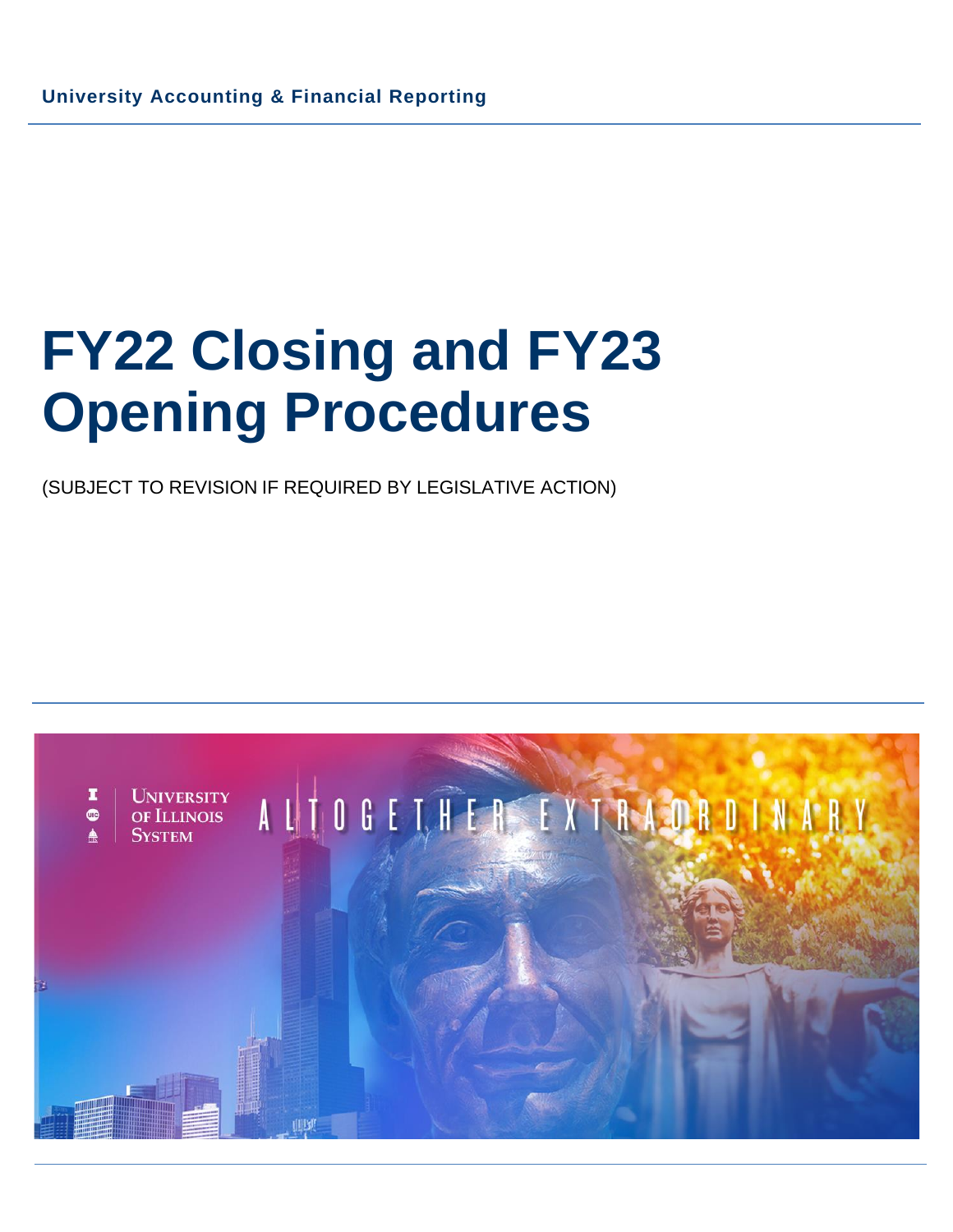# TABLE OF CONTENTS

| C. |                                                                                                |  |
|----|------------------------------------------------------------------------------------------------|--|
|    |                                                                                                |  |
|    |                                                                                                |  |
|    |                                                                                                |  |
|    |                                                                                                |  |
|    |                                                                                                |  |
|    | 5. Fact Sheet Requirements - Self-Supporting and Certain Types of Health Service Plan Funds 16 |  |
|    |                                                                                                |  |
|    |                                                                                                |  |
|    |                                                                                                |  |
|    |                                                                                                |  |
|    |                                                                                                |  |
|    |                                                                                                |  |
|    |                                                                                                |  |
|    |                                                                                                |  |
|    |                                                                                                |  |
|    |                                                                                                |  |
|    |                                                                                                |  |
| L. |                                                                                                |  |
| J. |                                                                                                |  |
|    |                                                                                                |  |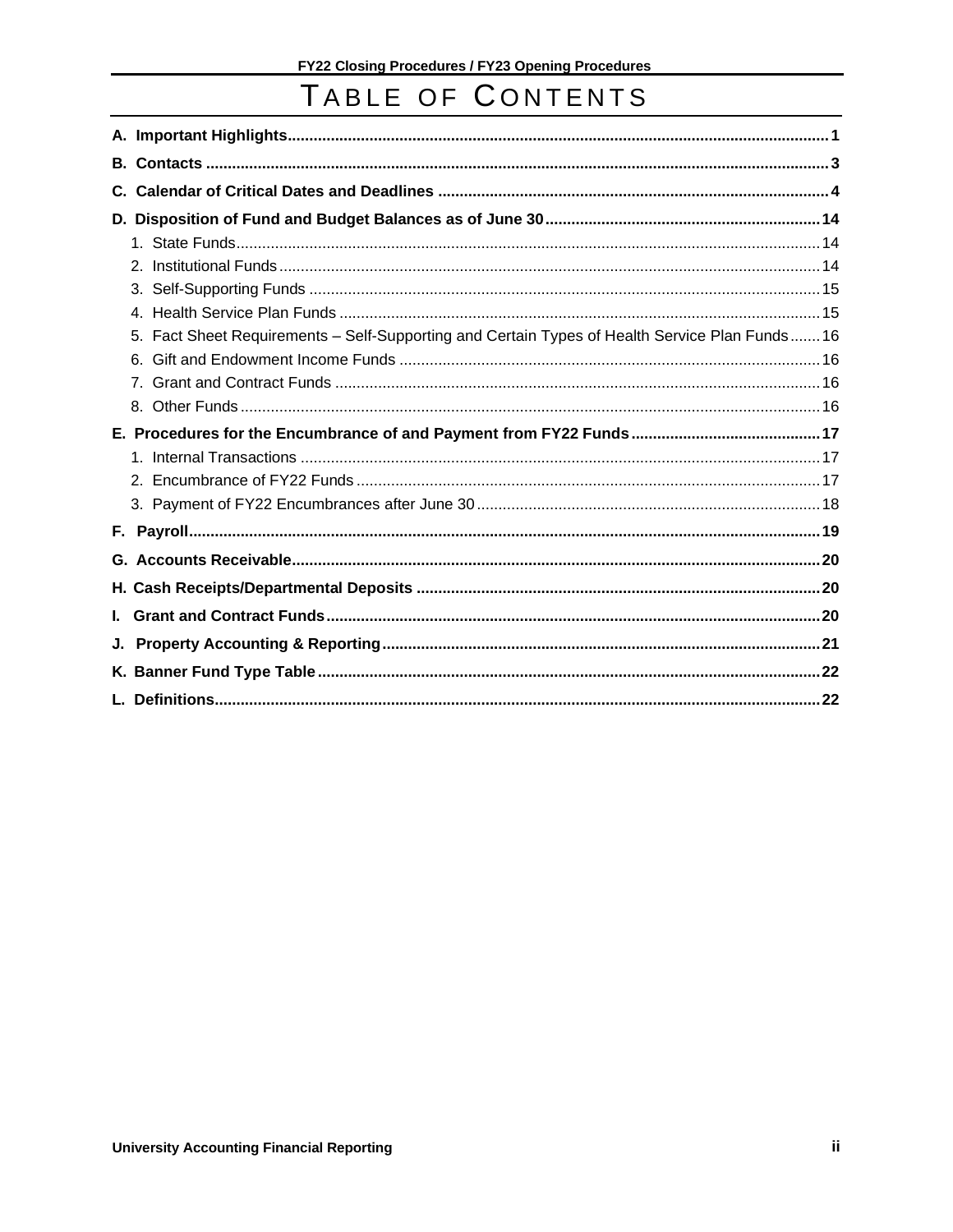# <span id="page-2-0"></span>**A. Important Highlights**

#### **Overview of the FY22 Closing and FY23 Opening Procedures**

 The University of Illinois System is decentralized and departmental officers have been delegated the responsibility for their financial information. This financial information is critical to the integrity of the University's financial statements. It is necessary, therefore, for departmental officers to ensure that this information is properly recorded in the University's financial system for inclusion in those financial statements. It is important that personnel responsible for the business and financial activity of the department carefully review all policies, procedures, and critical dates for the FY22 closing and FY23 opening process available within this document. Units are also encouraged to review their monthly accounting statements for accuracy, and to process any adjustments by the deadline dates. See below for further highlights to keep in mind when reviewing this document.

#### **ClosingPeriods and Year-End Statements**

- The University has two FY22 year-end closing periods (Period 12 and Period 14) to facilitate the recording of all FY22 transactions in the Banner general ledger. Period 12 will close on July 16, 2022; Period 14, which is restricted to certain System Office employees, will close on July 30, 2022.
- June 30 statements will be available for Period 12 and Period 14; in addition, preliminary statements that include June transactions posted through July 9, 2022, will be provided to assist with year-end review prior to the closing of Period 12.

#### **Posting Journal Voucher Entries to the Proper Fiscal Year**

- FY22 and FY23 will both be available for processing transactions during the month of July. Therefore, special care must be taken to ensure entries posted in July are recorded in the proper fiscal year.
- When posting journal vouchers, the transaction date used determines which fiscal year the transaction will post. Banner journal voucher forms (FGAJVCD, FGAJVCM, and FGAJVCQ) automatically default to the current calendar date as the transaction date. **Therefore, journal vouchers entered in July will post in FY23 unless the transaction date is manually changed to a June date. For a transaction to post in FY22, you must manually change the transaction date to a June 2022 transaction date.**

#### **Rolling FY22 Balances to FY23**

- On July 16, open encumbrances, requisitions, and purchase orders will roll forward to FY23 and general ledger balances will roll to establish FY23 beginning balances. Transactions posted to FY22 by certain System Office employees between July 17 and July 30 will be added to FY22 balances and automatically update FY23 beginning balances.
- Units will not be permitted to post any FY22 transactions after the close of June Period 12 (July 16<sup>th</sup>).
- $\bullet$  General ledger and accounts payable feeders for FY22 must be submitted no later than July 15<sup>th</sup>. However, users are strongly encouraged to post feeders earlier to enable corrections to be made if needed.
- Remaining FY22 budget balances will roll to FY23 on July 30, 2022.

#### **Use of State Fund Codes During July and August**

 State fund codes relate to a specific appropriation year. State funds have the appropriation year assigned as a part of the Banner fund code, where the last two digits of the state fund code represent the applicable appropriation year. For example, all FY22 state appropriation fund codes end in 22 (such as 100022) and all FY23 fund codes end in 23 (such as 100023).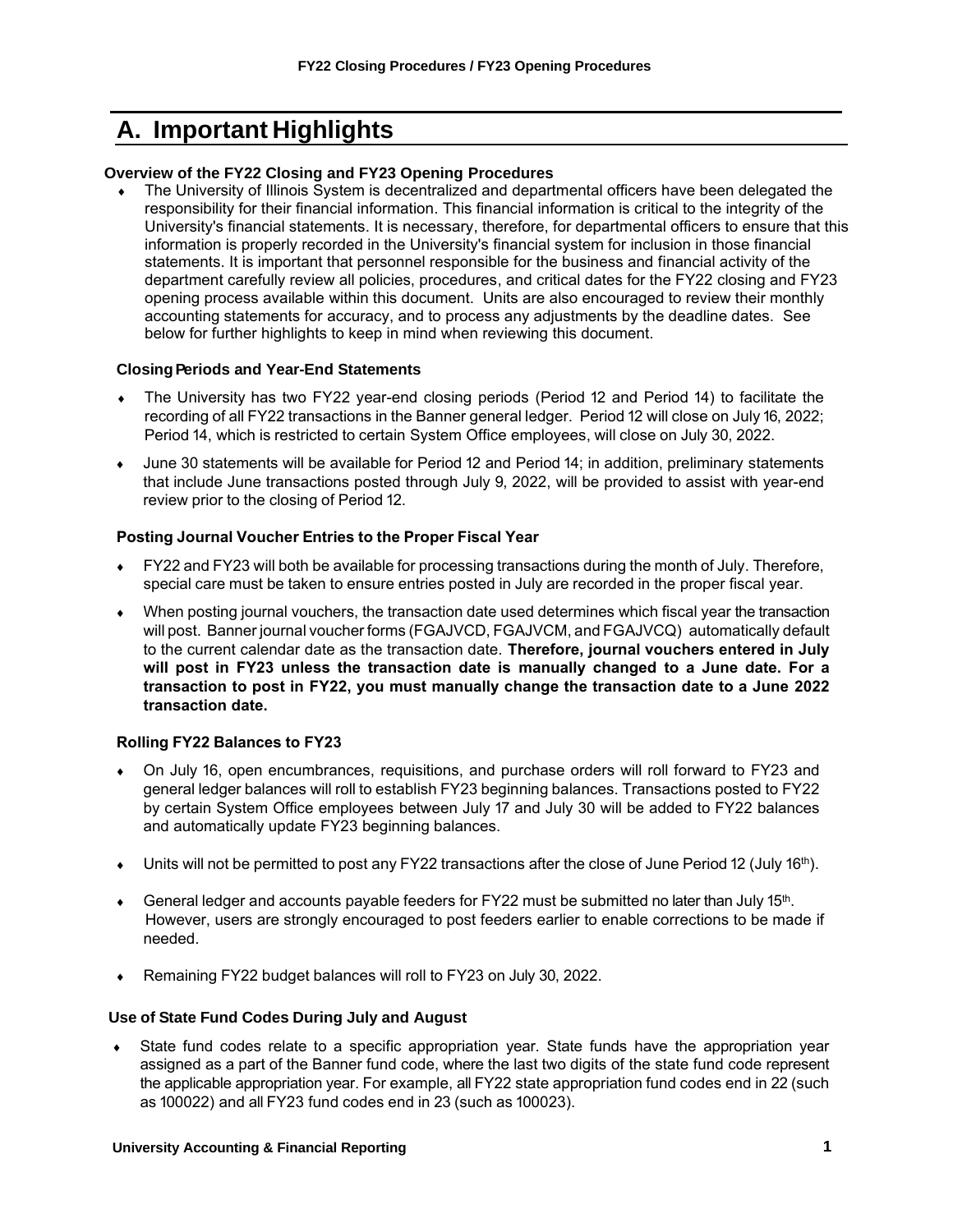#### **FY22 Closing Procedures / FY23 Opening Procedures**

- Appropriation year 2022 transactions must therefore be assigned to appropriate FY22 fund codes ending in 22 and appropriation year 2023 transactions must be assigned to appropriate FY23 fund codes ending in 23.
- Effective June 30, 2022, FY22 state fund codes in iBuy will be inactivated.
- Effective July 1, 2022, index codes and fund defaults that include FY22 state fund codes will be converted automatically to include corresponding FY23 state fund codes ending in 23. **Therefore, beginning July 1 st , anyone using index codes or fund defaults to record FY22 state fund entries must manually enter or change the automatically populated fund code to the FY22 fund code ending in 22**.
- Effective July 1, 2022, units with iBuy profiles that contain the FY22 state fund as a part of their default CFOAPAL must **manually update** their iBuy profile by changing the default fund code 100022 to 100023.
- Effective July 1, 2022, appointments (other than 9/12) paid on state funds will automatically be converted on job labor distribution records from the FY22 fund codes to the FY23 fund codes. State funded 9/12 appointments will be assigned the FY23 fund code using a June 16, 2022, effective date.
- Effective July 1, 2022, P-Card default CFOPs on state funds will be converted automatically from the FY22 fund code to the FY23 fund code ending in 23.
- Effective July 1, 2022, FY23 state-funded project codes related to the Travel and Expense Management system (TEM) and Chrome River will automatically be created.
- Any unreconciled P-Card and T-Card transactions still on FY22 state funds at the end of Period 12 (July 16<sup>th</sup>) will be converted automatically from the FY22 fund code to the FY23 fund code.

#### **Use of Federal Work Study Fund Codes**

- Effective July 1, 2022, the last two digits of the Federal Work Study funds will change from 22 to 23 to reflect the new fiscal year.
- The FY23 Federal Work Study funds are 498123 (Urbana), 498223 (Chicago), and 498423 (Springfield).
- Effective July 1, 2022, payroll appointments paid on Federal Work Study funds will be automatically converted on job labor distribution records from the FY22 to the FY23 fund code ending in 23.

#### **Fact Sheets for Self-Supporting and Certain Types of Health Service Plan Funds**

- To ensure the appropriate accruals, deferrals, and inventory for resale adjustments are made in Banner for our fiscal year-end closing process, Fact Sheets are required to be completed for **all** selfsupporting funds and certain types of health service plan funds (i.e., Dental Service Plan, Nursing Service Plan, and Occupational Health Service Plan).
- Please ensure that each Fact Sheet contains all the requested information. For further details, see UAFR's Year-End Fact Sheets resource webpage located at the link below:

<https://www.obfs.uillinois.edu/accounting-financial-reporting/year-end-procedures/fact-sheets>

#### **Standard Finance Reports in FY23**

- The most recent data for Standard Finance Reports in the distribution tool My-UI-Financials and, as well as the Standard Finance Reports generated via EDDIE, will only display FY22 reports until FY22 is closed. July (FY23) activity will not be displayed until FY22 is closed.
- Permissions set at the CFOP level with the Standard Finance Reports distribution tool My-UI Financials will have the state funded CFOP's, as well as work study CFOP's, roll to the new-year fund codes automatically on July 1<sup>st</sup>.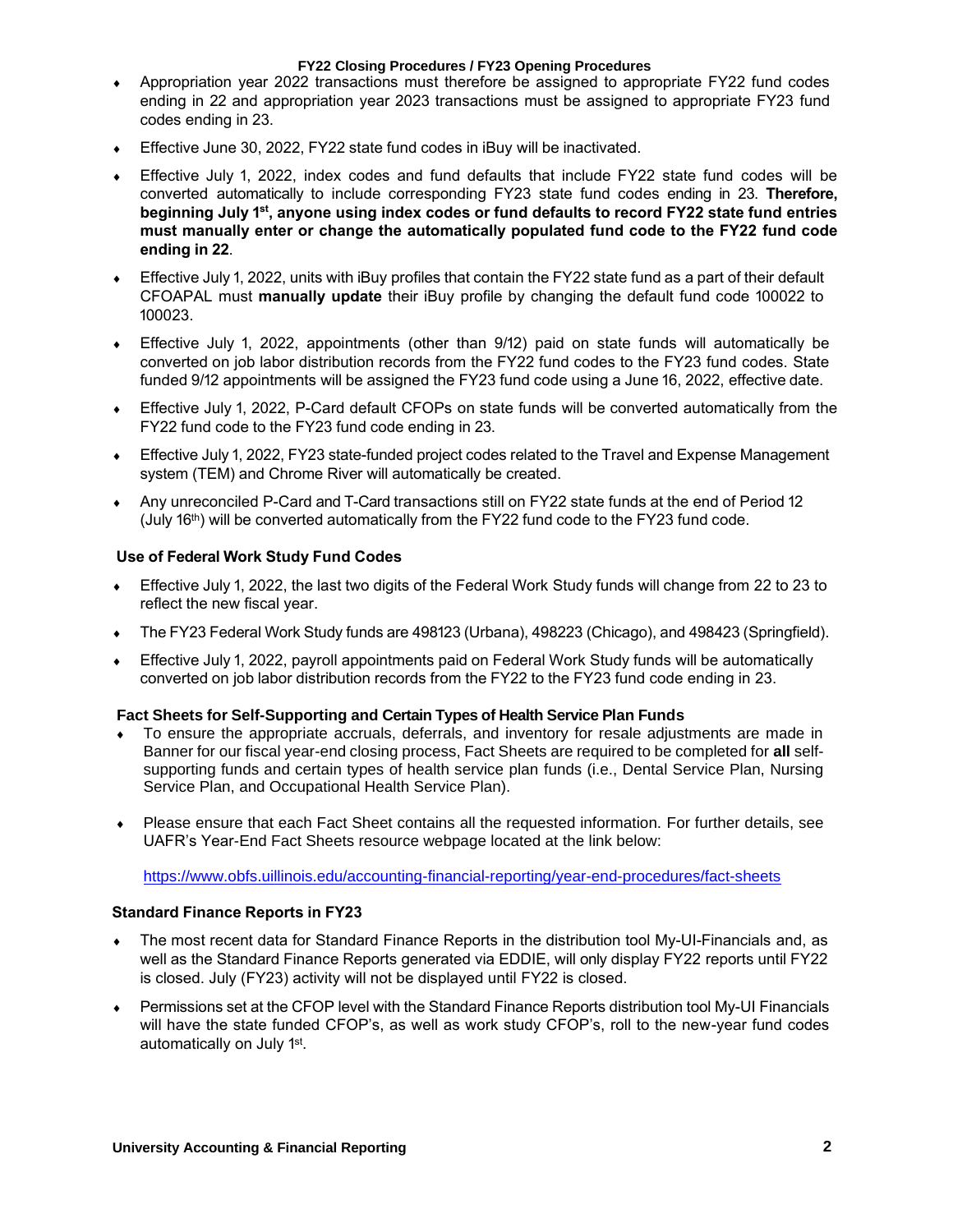# **B. Contacts**

<span id="page-4-0"></span>

| <b>University Accounting and Financial Reporting (UAFR)</b>                                                                    |                                           |                        |              |
|--------------------------------------------------------------------------------------------------------------------------------|-------------------------------------------|------------------------|--------------|
| University Accounting                                                                                                          | John Laroe, Assistant Controller          | jmlaroe@uillinois.edu  | 217-333-9133 |
| Services (UAS)                                                                                                                 | Kimloan Coventry, Director                | bui@uillinois.edu      | 217-244-3206 |
| Property Accounting and                                                                                                        | Jeff Weaver, Senior Director              | jweaver2@uillinois.edu | 217-244-7978 |
| Reporting - Equipment                                                                                                          | Clara Hwang, Assistant Director           | shhwang@uillinois.ed   | 217-300-6328 |
| Property Accounting and                                                                                                        | Jeff Weaver, Senior Director              | jweaver2@uillinois.edu | 217-244-7978 |
| Reporting - Software                                                                                                           | Courtney Englehardt, Associate Director   | hampton2@uillinois.edu | 217-244-8739 |
| Property Accounting and                                                                                                        | Aaron Rund, Senior Business & Financial   | arund@uillinois.edu    | 217-300-1738 |
| Reporting - Buildings and                                                                                                      | Coordinator                               |                        |              |
| Construction                                                                                                                   | Jasmine Bilangino, Financial Accounting & | jwhite5@uillinois.edu  | 217-333-9135 |
|                                                                                                                                | <b>Reporting Analyst</b>                  |                        |              |
| Administrative Accounting                                                                                                      | Phil McCarthy, Assistant Controller       | pimccart@uillinois.edu | 217-244-0307 |
| and Financial Reporting                                                                                                        | Courtney Englehardt, Associate Director   | hampton2@uillinois.edu | 217-244-8739 |
| For additional contacts, refer to UAFR's "Who to Ask" list (located at https://www.obfs.uillinois.edu/accounting-<br>$\bullet$ |                                           |                        |              |
| financial repetting who to eak This list contains the contact information of various LIAED subject motter experts              |                                           |                        |              |

[financial-reporting/who-to-ask/.](https://www.obfs.uillinois.edu/accounting-financial-reporting/who-to-ask/) This list contains the contact information of various UAFR subject matter experts based on the accounting topic of your choice.

#### **[Budget Operations and Analysis](https://www.obfs.uillinois.edu/budgeting/)**

| University of Illinois at | Mark McClellan, Associate Director          | mmccle1@uic.edu       | 312-413-5370 |
|---------------------------|---------------------------------------------|-----------------------|--------------|
| Chicago                   |                                             |                       |              |
| University of Illinois at | Jackie Gillock, Associate Director          | jbarn1@uis.edu        | 217-206-6077 |
| Springfield               |                                             |                       |              |
| University of Illinois at | Jamie Hackett, Assistant Provost & Director | jhackett@illinois.edu | 217-333-3214 |
| Urbana                    |                                             |                       |              |

#### **[University Bursar](https://www.obfs.uillinois.edu/usfsco/)**

| <b>General and Student</b><br>Accounts Receivable | Susan Cotter, Senior Assistant Director   | skcotter@uillinois.edu | 217-244-6022 |
|---------------------------------------------------|-------------------------------------------|------------------------|--------------|
| <b>Cashier Operations</b>                         | Joseph Shroyer, Senior Associate Director | ishrover@uillinois.edu | 217-265-4711 |

#### **[Sponsored Programs Administration](https://www.obfs.uillinois.edu/grants/) (SPA)**

| University of Illinois at                | Karen McCormack, Executive Director   | krnmccor@uic.edu       | 312-996-0624 |
|------------------------------------------|---------------------------------------|------------------------|--------------|
| Chicago                                  | Mee Mee Lee-Choi, Director            | meemlee@uic.edu        | 312-996-5961 |
| University of Illinois at<br>Springfield | Charles Alsbury, Coordinator          | ralsb01s@uis.edu       | 217-206-7849 |
| University of Illinois at                | Linda Gregory, Director               | lagregry@uillinois.edu | 217-333-4881 |
| Urbana                                   | Jayne Goby, Senior Associate Director | goby@uillinois.edu     | 217-244-4759 |

#### **[University Payroll and Benefits \(UPB\)](https://www.obfs.uillinois.edu/payroll/)**

| <b>UPP</b><br>$-21 - 12 - 12 - 12$<br>Mai<br>anager<br>nent | Director<br>$    -$<br>senior<br>-lanvzewski.<br>∟dil⊻<br>____ | 102'<br>aac<br>$-34$<br>$.40-$<br>-24 |
|-------------------------------------------------------------|----------------------------------------------------------------|---------------------------------------|
|                                                             |                                                                |                                       |

#### **[University Purchasing Division](https://www.obfs.uillinois.edu/purchases/)**

| University of Illinois at     | Debra Matlock, Director                    | mdebra@uillinois.edu   | 312-996-7084 |
|-------------------------------|--------------------------------------------|------------------------|--------------|
| Chicago                       | Aaron Rosenthal, Senior Associate Director | aaronr1@uillinois.edu  | 312-996-8074 |
| University of Illinois at     | Jill Menezes, Director                     | jmene1@uillinois.edu   | 217-206-6651 |
| Springfield                   |                                            |                        |              |
| University of Illinois at     | Brad Henson, Director                      | bhenson4@uillinois.edu | 217-300-2459 |
| Urbana                        | Justin Johnston, Senior Associate Director | jjustin@uillinois.edu  | 217-333-6261 |
| University of Illinois System | Daniel Szajna, Director                    | dszajna@uillinois.edu  | 217-333-2650 |
|                               | Jay Simpson, Associate Director            | jsimp5@uillinois.edu   | 217-265-0434 |

#### **[University Payables \(UPAY\)](https://www.obfs.uillinois.edu/payments/)**

| <b>JPAY Management</b>    | Jim Martinie, Senior Director             | martini1@uillinois.edu | 217-333-0780 |
|---------------------------|-------------------------------------------|------------------------|--------------|
| Support Service           | Darren Strater, Senior Associate Director | dstrater@uillinois.edu | 217-244-3139 |
| <b>Payment Operations</b> | Susie Baker, Senior Associate Director    | susbaker@uillinois.edu | 217-333-6401 |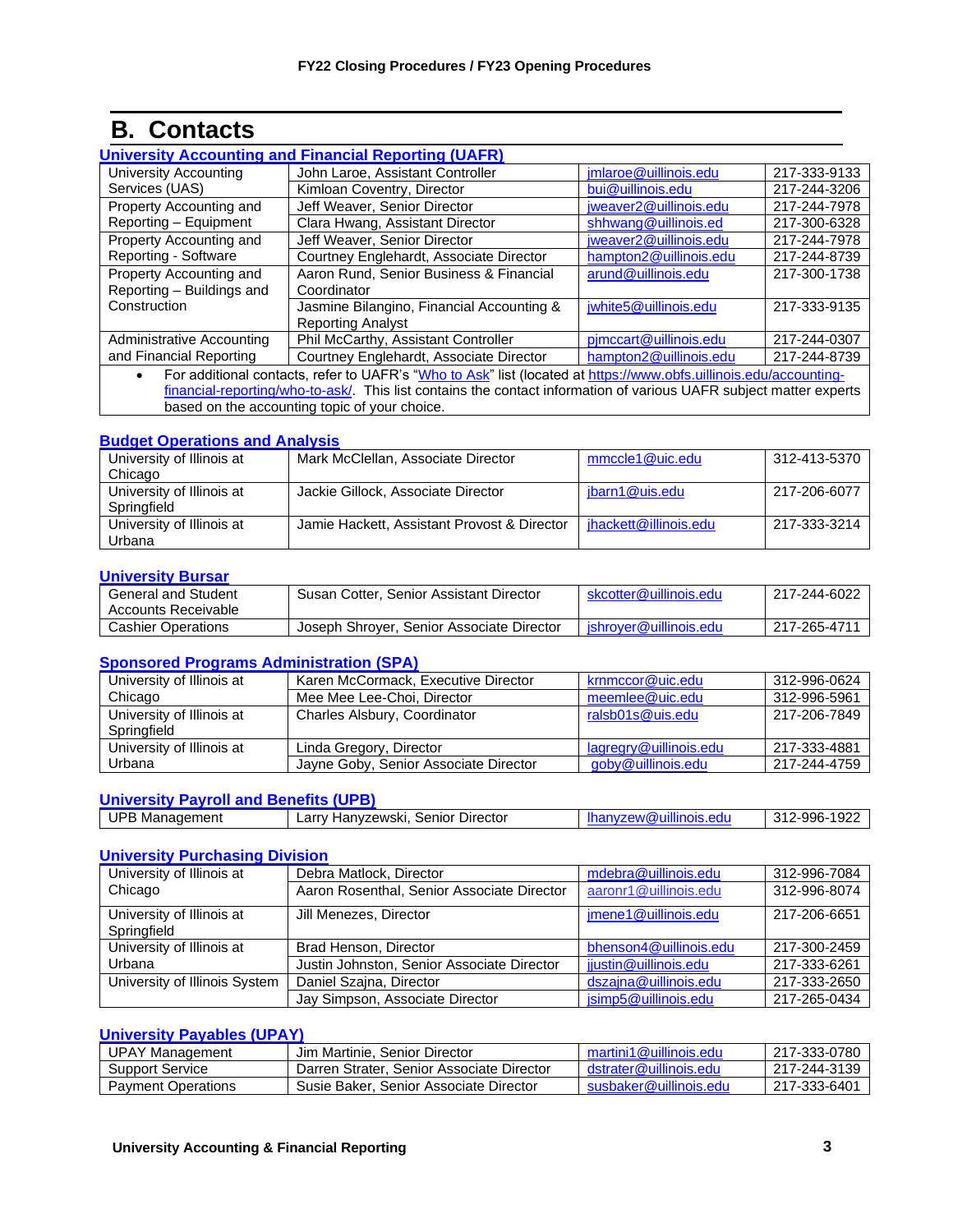# <span id="page-5-0"></span>**C. Calendar of Critical Dates & Deadlines**

**Note: Critical dates related to Purchasing are included in Section E: [Procedures](#page-18-1) for the [Encumbrance](#page-18-1) of and Payment from FY22 Funds.**

# **May 15, 2022**

#### **Sponsored Programs Administration**

• Clear overdrafts in sponsored project funds (400000 through 599999); unless the project will be continued with additional funds as documented on an approved Request for Anticipation Fund (Form GC70) or prior arrangements have been made with the Sponsored Programs Administration.

# **May 17, 2022**

#### **Year End Closing/Opening Procedures Webinar**

• Register for this webinar by visiting the [Webinars](https://www.obfs.uillinois.edu/training/webinars) section of the [Training Center.](https://www.obfs.uillinois.edu/training/)

# **June 1, 2022**

#### **Inactive Funds/CFOAPAL**

• Departments zero out all inactive funds/CFOAPAL and submit requests for their termination to [uas@uillinois.edu.](mailto:uas@uillinois.edu) Balances in inactive funds should not be carried forward unnecessarily into the next fiscal year.

### **June 3, 2022**

#### **Purchasing-State Fund Orders**

• All state fund orders must be approved and posted to Banner to ensure FY22 state funding. Allow time for requisitions to pass through iBuy departmental approval queues. Departments should follow up on all orders to ensure the department executes approvals in time to permit posting the orders in Banner.

### **June 8, 2022**

#### **Year End Closing/Opening Procedures Webinar**

• Register for this webinar by visiting the [Webinars](https://www.obfs.uillinois.edu/training/webinars) section of the [Training Center.](https://www.obfs.uillinois.edu/training/)

# **June 10, 2022**

#### **Gift Funds**

• If needed, complete a [Return of Gift Funds to UI Foundation](https://onlinecloudprod.uif.uillinois.edu/system/files/2019-05/Sec11-8TransferBANNERmoney.pdf?_ga=2.115374214.1893198321.1582128603-2044951025.1573163783) form (which is located within the **Fund** drop-down menu of the UIF webpage at [https://online.uif.uillinois.edu/pages/forms\)](https://online.uif.uillinois.edu/pages/forms) to return any accumulated funding from a Banner gift fund (fund type 4M) to the University of Illinois Foundation (UIF) for reinvestment into a UIF endowment or quasi-endowment. The completed form must be submitted to UIF as instructed within the yellow box on the form by **5:00 p.m.** on **Friday, June 10**. UIF will then review the request for appropriateness. If approved, UIF will send the form to UAFR for processing. For further details, refer to [Section](https://www.obfs.uillinois.edu/bfpp/section-11-gifts-endowments/section-11-8)  [11.8](https://www.obfs.uillinois.edu/bfpp/section-11-gifts-endowments/section-11-8) within the [Business and Financial Policies and Procedures.](https://www.obfs.uillinois.edu/bfpp/)

#### **University Payroll & Benefits**

• Prior Underpayment Adjustments (PUA) submitted and reviewed in PARIS by 5:00 p.m. will be paid on Friday, June 17, 2022.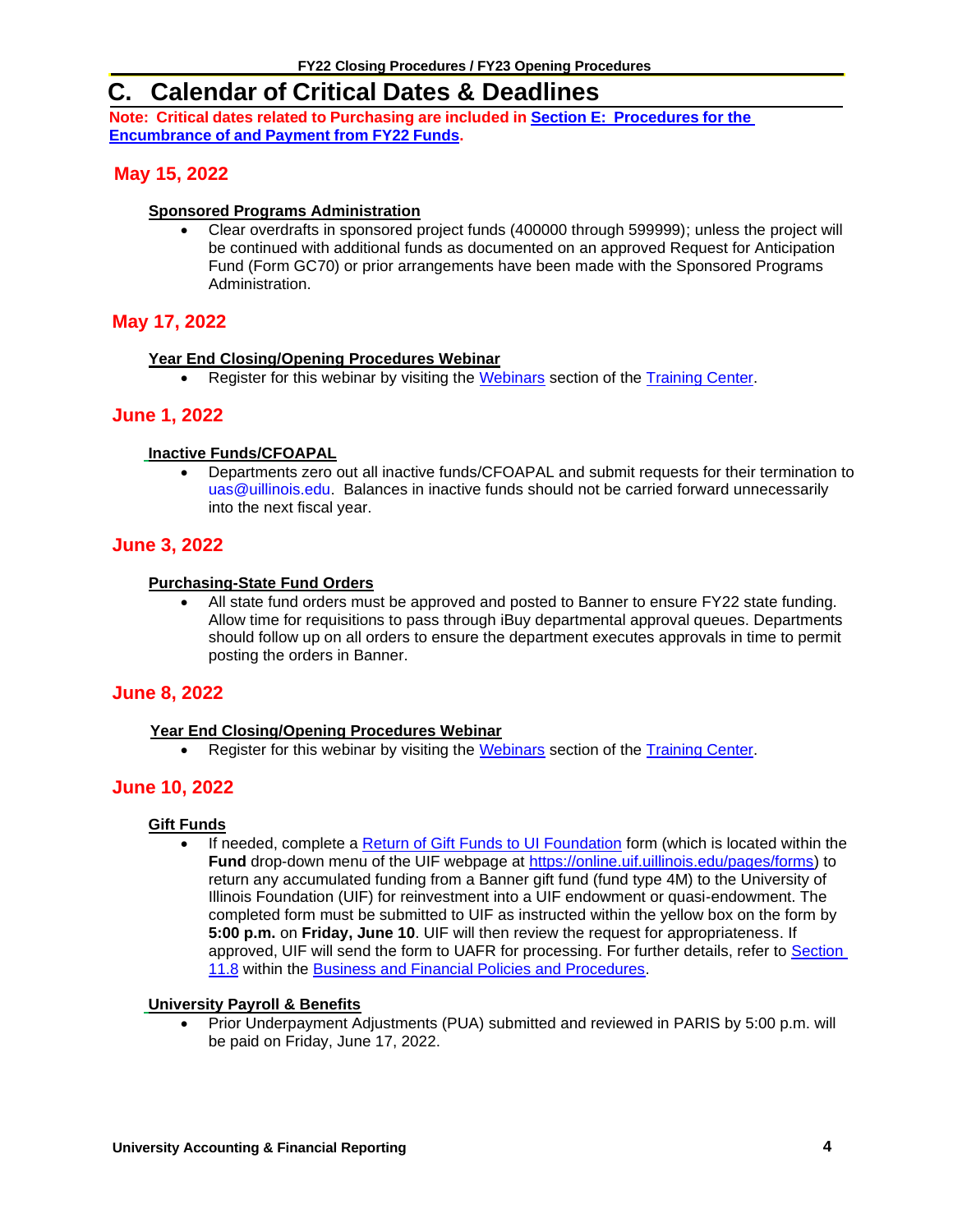### **June 12, 2022**

#### **University Payroll & Benefits**

- BW 13 payroll calculation process will begin this evening.
	- o Job changes for the current pay event must be completed by 5:00 p.m.

#### **June 14, 2022**

#### **University Payroll & Benefits**

• BW 13 initial gross-to-net payroll calculation will run in the evening. Department approvers must complete time entry payroll approvals by noon. Superusers complete payroll time entry and approvals by 5:00 p.m.

#### **June 15, 2022**

#### **University Payroll & Benefits**

• BW 13 Current Pay Adjustments (CPA**)** must be submitted through PARIS by 10:00 a.m.

#### **June 16, 2022**

#### **Accounts Receivable**

• Submit accounts receivable (SAR & GAR) feeders for FY22 by 5:00 p.m. to allow departments to clear rejected transactions by June 30, 2022.

#### **University Payroll & Benefits - State Funds**

• Conversion of state fund code 100022 to 100023 for state funded 9/12 payroll jobs with a June 16, 2022, effective date.

#### **June 17, 2022**

#### **CFOAPAL Termination**

Last day to submit CFOAPAL termination requests to uas @uillinois.edu for FY22. Requests received after June  $17<sup>th</sup>$  will be processed in August after the fiscal year end close is completed.

#### **Quasi-Endowment Funds**

• Request reinvestment of accumulated University endowment income fund cash balances to Quasi-Endowment funds to UAFR-Administrative Accounting.

#### **University Payroll & Benefits**

• Prior Underpayment Adjustments (PUA) submitted and reviewed in PARIS by 5:00 p.m. will be paid on Friday, June 24, 2022.

#### **June 20, 2022**

#### **Campus Store Orders**

• Submit orders to Campus Stores for equipment and supplies, including purchases made through GAR. These orders must be submitted by 5:00 p.m. in order to be charged to FY22 funds.

#### **June 22, 2022**

#### **Year End Fact Sheet Webinar**

• Register for this webinar by visiting the [Webinars](https://www.obfs.uillinois.edu/training/webinars) section of the [Training Center.](https://www.obfs.uillinois.edu/training/)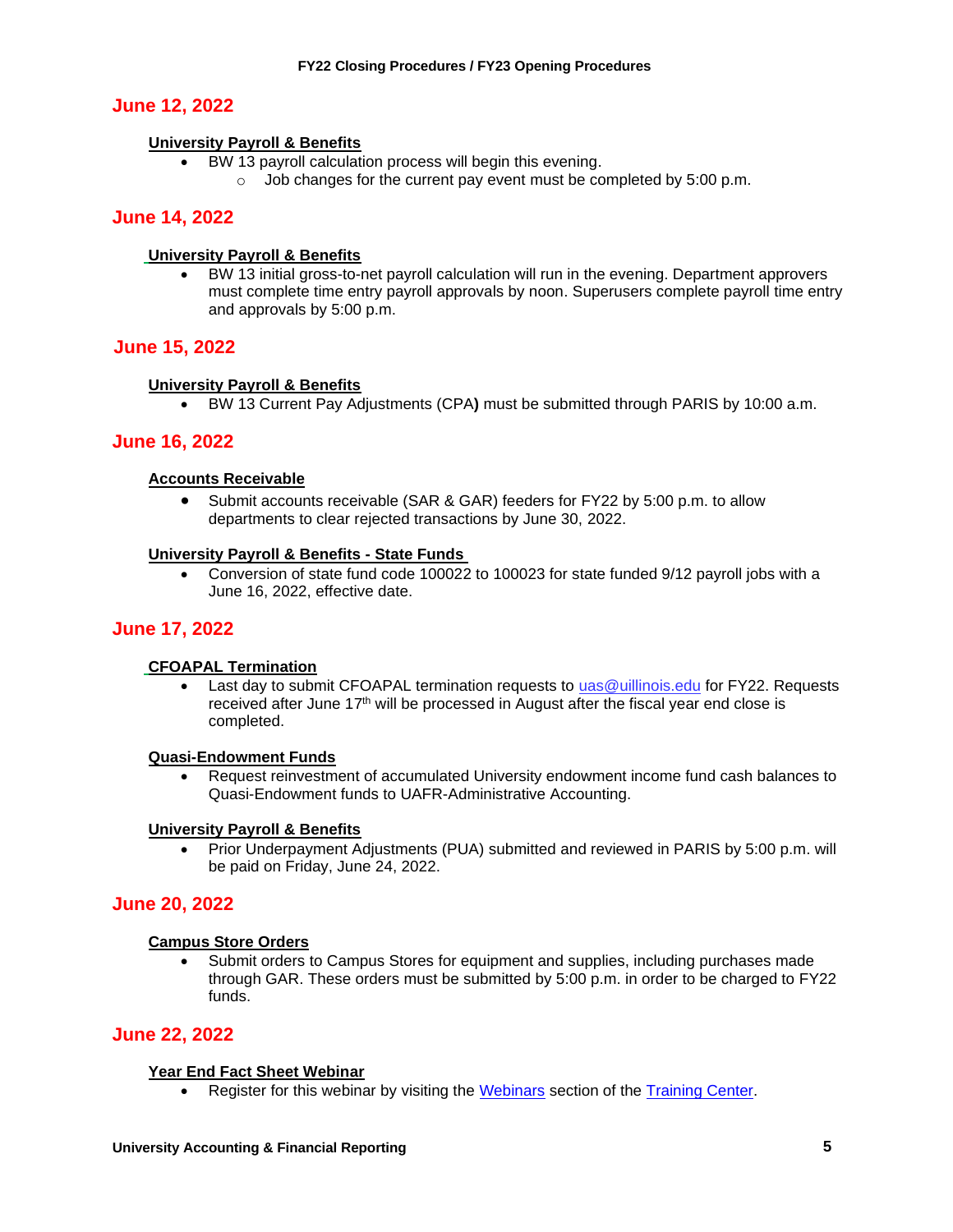# **June 24, 2022**

#### **University Payroll & Benefits**

• Prior Underpayment Adjustments (PUA) submitted and reviewed in PARIS by 5:00 p.m. will be paid on Friday, July 1, 2022.

### **June 26, 2022**

#### **University Payroll & Benefits**

- BW 14 payroll calculation process will begin in the evening
	- $\circ$  Job changes for the current pay event must be completed by 5:00 p.m.

#### **June 28, 2022**

#### **University Payroll & Benefits**

• BW 14 initial gross-to-net payroll calculation will run in the evening. Department approvers must complete time entry payroll approvals by noon. Superusers must complete payroll time entry and approvals by 5:00 p.m.

#### **June 29, 2022**

#### **University Payroll & Benefits**

• BW 14 Current Pay Adjustments (CPA) must be submitted through PARIS by 10:00 a.m.

#### **June 30, 2022**

#### **Last Day of FY22**

Refer to critical dates in July 2022 for processing, adjusting, and closing entries for the final June 2022 Banner financial record.

#### **Accounts Receivable**

• Submit Banner Accounts Receivable (SAR & GAR) manual charges and credits for FY22 by 5:00 p.m. Online Accounts Receivable charges and credits submitted after deadline will be posted in FY23.

#### **Cashier Operations**

• Submit cash receipts, departmental deposits, and payments for general accounts received on or before June 30th to University Bursar Cashier Operations by 2:00 p.m. to ensure processing in FY22.

#### **Gift and Endowment Income Funds**

- Departments must clear all deficits in their gift and endowment income funds to ensure these funds do not end the fiscal year in a deficit. Fund transfers or expense reclassifications are both allowable methods to use for clearing deficits in gift or endowment income funds. For guidance on how to perform fund transfers, see [UAFR's Processing Fund Transfers Between](https://www.obfs.uillinois.edu/common/pages/DisplayFile.aspx?itemId=1489980)  [Gift Funds.](https://www.obfs.uillinois.edu/common/pages/DisplayFile.aspx?itemId=1489980)
- To ensure gift revenue is properly recognized in FY22, all FY22 donations need donated by **June 30**. For example, any donations received by mail would need postmarked on or before June 30 and any donations received by credit card would need to have a processing date on or before June 30. All donations must be timely deposited through the University of Illinois Foundation (UIF) using the proper gift transmittal form, which can be found on UIF's [Forms](https://online.uif.uillinois.edu/pages/forms) webpage. For official guidance, please reference the applicable UIF announcement regarding year-end processing dates and details.

#### **Purchasing**

• All requisitions (Banner and iBuy) remaining on FY22 state funds will be canceled.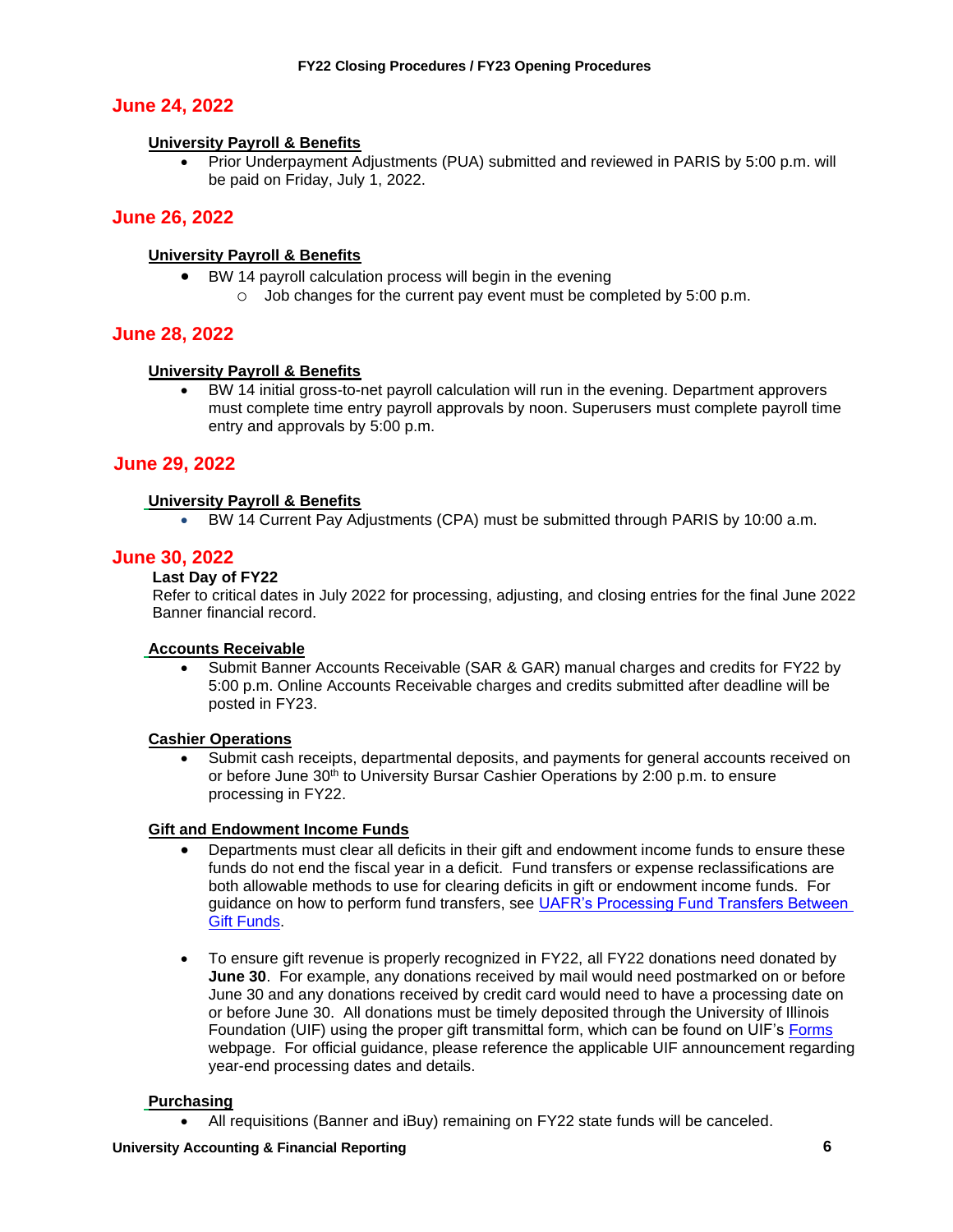# **June 30, 2022 (continued)**

• FY22 state fund 100022 will be inactivated in iBuy. All FY22 state fund orders should be approved and removed from iBuy department approval requests.

#### **Card Transactions**

- All card transactions with a swipe date of June 30, 2022, or earlier should be consumed (reconciled) in a Chrome River document with the 'Budget Fiscal Year' drop down selected as 'FY22.'
- Card transactions swiped after June 30, 2022, should be consumed in a Chrome River document with 'FY23' selected in the 'Budget Fiscal Year' drop down.

#### **July 1, 2022**

#### **First Day of FY23**

#### **Federal Work Study**

- The last two digits of the Federal Work Study funds will change from 22 to 23 to reflect the new fiscal year.
- Federal Work Study funds reported on job labor distribution records will be converted automatically to the FY23 funds ending in 23.

#### **Financial Reports**

- Financial data in My-UI Financials and EDDIE will only display FY22 until FY22 is closed. July (FY23) activity will not be displayed until FY22 is closed.
- Permissions set at the CFOP level in My-UI-Financials will have the state funded and work study CFOP's rolled to the new-year fund codes automatically on July 1<sup>st</sup>.

#### **Journal Vouchers**

• Manually change Banner transactions to a June date for journal vouchers that should post in FY22. Banner will default transaction dates to July. Failure to manually modify the date will result in posting the transaction in FY23.

#### **iBuy**

• FY23 state fund code 100023 activated in iBuy. iBuy user personal profiles that include FY22 state fund code as part of their default CFOAPAL setting must be manually updated to change the default code from 100022 to 100023.

#### **State Funds**

- The state fund codes for the new fiscal year (FY23) are now open and available for use.
	- o The state fund code numbers change from one fiscal year to the next. For example, the FY22 state fund codes end in 22 (such as 100022) and the FY23 state fund codes end in 23 (such as 100023).
- July 1 marks the beginning of the lapse period.
	- The lapse period occurs during the first two months of the new fiscal year (July and August). During the lapse period, certain types of transactions are allowed on the prior fiscal year's state fund. These transactions are **limited to goods or services that were contracted for or received prior to July 1**.
	- o During the lapse period, there are two state fund codes open: **(1)** the prior year state fund (100022) and **(2)** the current year state fund (100023). So, it is important that the state fund used relates to the same fiscal year as the applicable expenditure.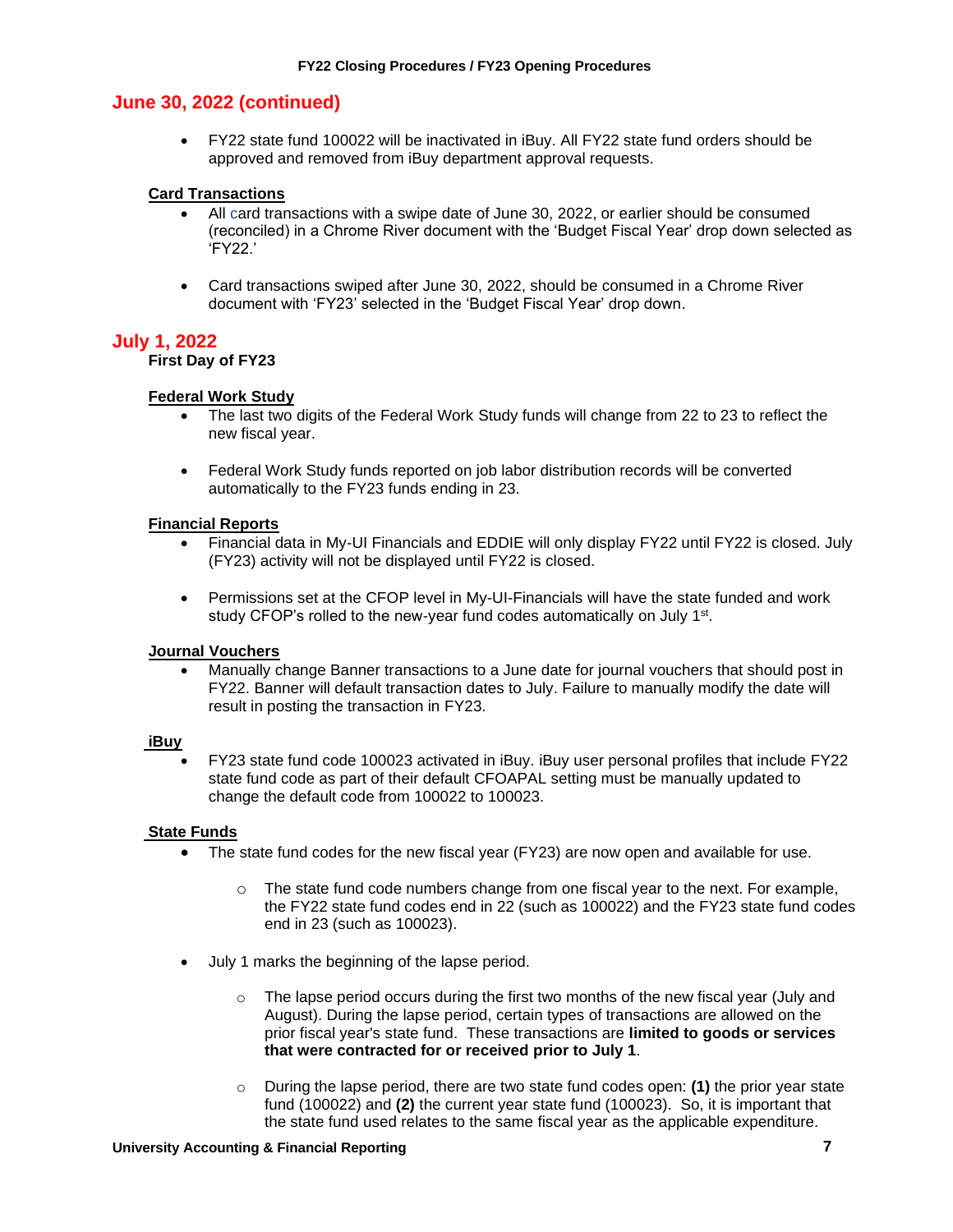#### **July 1, 2022 (continued)**

- It is important to begin performing regular reviews of all operating ledger and general ledger transactions posting to FY22 state funds (e.g., 100022) to ensure that they are reconciled, approved, and posted to Banner.
	- o This will help ensure that any necessary corrections to these FY22 state fund transactions are identified and processed before the close of August business (which is the close of the lapse period).
	- o For example, if you identify transactions on your FY22 state fund that relate to FY23 business, then those transactions would need to be re-classified to the applicable FY23 state fund (e.g., 100023) before the close of the lapse period on August 31.
- All index codes that include an FY22 state fund code will be automatically updated to use the applicable FY23 state fund code instead.
	- $\circ$  Thus, when using an index code to process any FY22 transactions between July 1 August 31, you will need to **manually change** the automatically populated fund code from 100023 to 100022.
- Payroll appointments funded by state funds (excluding 9/12 appointments) will be automatically converted on job labor distribution records to the applicable FY23 state fund code (e.g., 100023).

#### **Labor Encumbrances**

• Labor encumbrance process disabled until July  $16<sup>th</sup>$ . As a result, users will not see FY23 labor encumbrances post in Banner until after July 16<sup>th</sup>.

#### **Travel and Expense Management System (including card transactions)**

- The FY23 State fund code (100023) will be made available in both Chrome River and TEM during the fiscal year lapse period. The coding for transactions (including card expenses) involving state funds needs to be reviewed carefully during June and July. Expenses/purchases incurred in June must use fund code 100022 and purchases in July must use fund code 100023.
- All travel and other reimbursement expense reports for travel or purchases made prior to July 1, regardless of funding source, must be departmentally approved in Chrome River or TEM in order to post in FY22.

#### **University Property Accounting and Reporting**

- Report fabricated equipment completed as of June 30<sup>th</sup> to UAFR University Property Accounting and Reporting.
- Assign proper entity code to equipment as applicable. Equipment used directly in the operation of a specific self-supporting fund's activity needs to have that self-supporting fund's same exact entity code assigned (refer to Section [Definitions\)](#page-23-1).

#### **University Payables Invoices**

• Submit all FY22 purchase order related invoices and other invoices, which are not appropriate to process via Chrome River or TEM, regardless of funding source, to University Payables by 5:00 p.m. on July 1, in order to post in FY22 via the Banner A/P system.

#### **University Payroll & Benefits**

• Prior Underpayment Adjustments (PUA) submitted and reviewed in PARIS by 5:00 p.m. will be paid on Friday, July 8, 2022.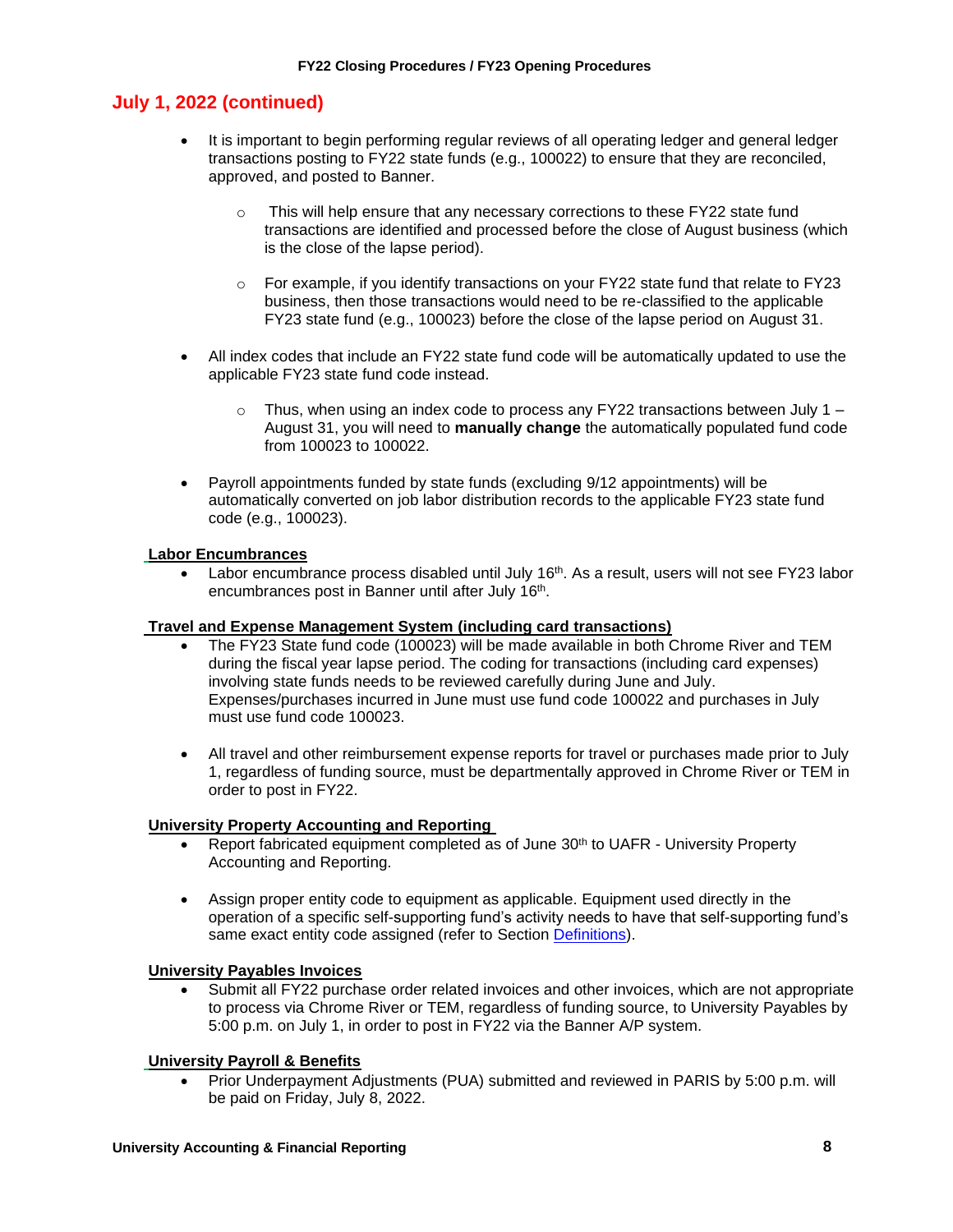# **July 5, 2022**

#### **University Property Accounting and Reporting**

- Submit retainage fees and payables on construction contracts to UAFR University Property Accounting and Reporting for posting in FY22.
- Report construction completed as of June 30th to UAFR-University Property Accounting and Reporting.

# **July 6, 2022**

#### **Non-Monetary Exchange Transactions**

• Per [Section 13.5](https://www.obfs.uillinois.edu/bfpp/section-13-accounting/non-monetary-exchanges) of the Business and Financial Policies and Procedures, non-monetary exchange transactions should be reported in the same period (i.e., the same month) in which they occur. However, if you have any unreported non-monetary exchange transactions for FY22 business, you will need to complete a *Report of Non-Monetary Exchanges* form and submit to UAFR by 5:00 PM.

#### **University Payroll & Benefits**

- MN 7 payroll calculation process will begin this evening
	- $\circ$  Job changes for the current pay event must be completed by 5:00 p.m.

# **July 7, 2022**

#### **University Payroll & Benefits**

• MN 7 initial gross-to-net payroll calculation will begin this evening.

### **July 8, 2022**

#### **University Payroll & Benefits**

- MN 7 Current Pay Adjustments (CPA) must be submitted through PARIS by 10:00 a.m. on July 8, 2022.
- Prior Underpayment Adjustments (PUA) submitted and reviewed in PARIS by 5:00 p.m. will be paid on Friday, July 15, 2022.

#### **Labor Redistributions**

• Labor redistributions of FY22 payroll charges must use a June transaction date and be approved (the labor redistribution must be at disposition 60) in Banner by 5:00 p.m. to appear on the June preliminary statements.

### **July 9, 2022**

#### **Preliminary Financial Statements**

• Cut off to post transactions that will appear on June preliminary statements.

#### **Labor Encumbrances**

- Current year labor encumbrances will be liquidated. Users should be aware of this event when monitoring their departmental budget balances available (BBAs) during the FY22 closing process.
- **Note:** The multi-year labor encumbrances representing salary and fringe charges to be incurred in future fiscal years on grant and federal agriculture funds will **not** be liquidated.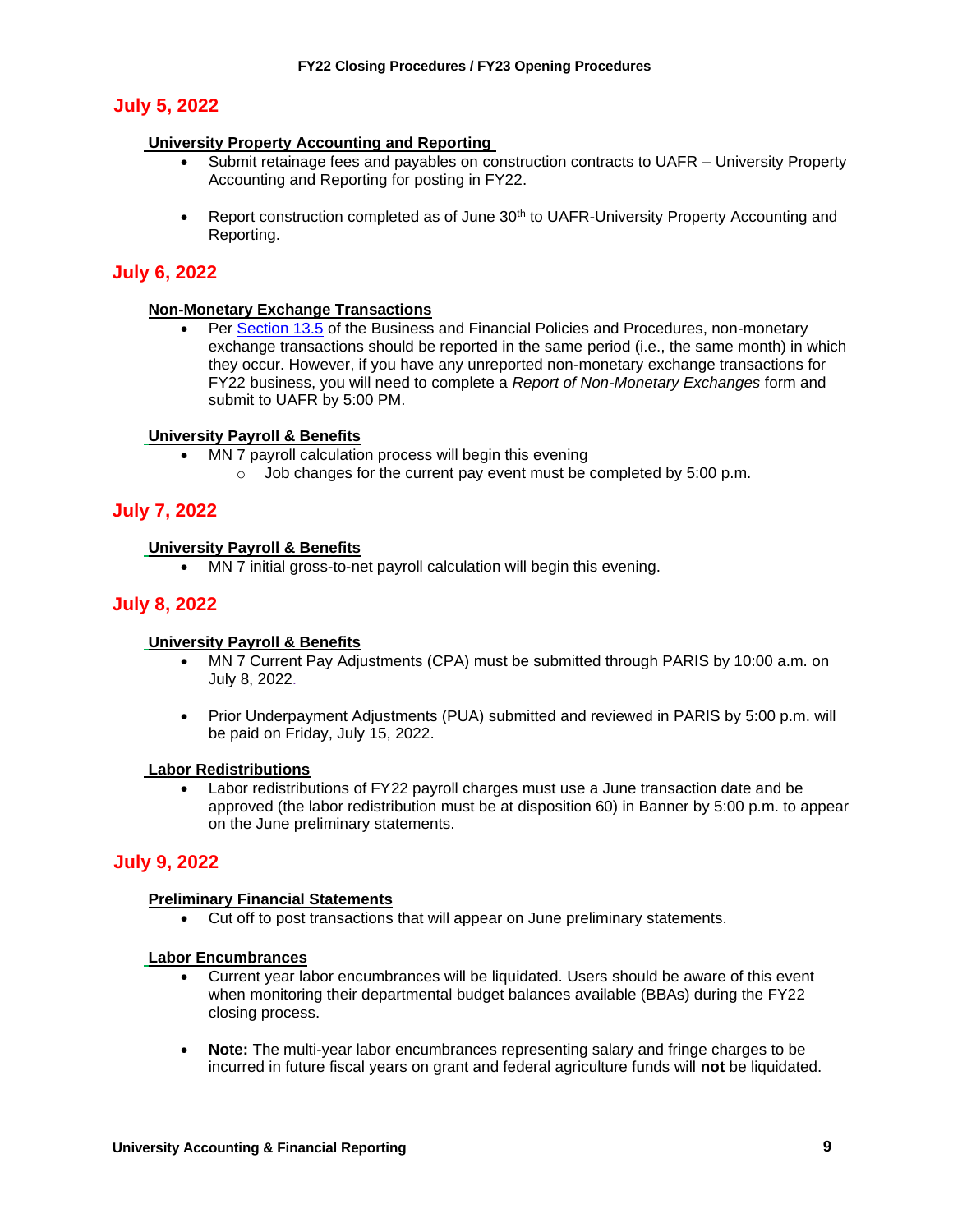# **July 10, 2022**

#### **University Payroll & Benefits**

- BW 15 payroll calculation process will run this evening.
	- o Job changes for the current pay event must be completed by 5:00 p.m.

### **July 11, 2022**

#### **Preliminary Financial Statements**

• Banner statements for June transactions posted through July 9, 2022, will be available in Mobius View. These statements will include payroll charges for Biweekly Pay Event 14 (BW14). Users should be aware of this situation when analyzing their preliminary statements.

#### **July 12, 2022**

#### **University Payroll & Benefits**

• BW 15 initial gross-to-net payroll calculation will run this evening. Departmental approvers must complete payroll time entry approvals by noon. Superusers must complete payroll time entry and approvals by 5:00 p.m.

#### **July 13, 2022**

#### **University Payroll & Benefits**

• BW 15 Current Pay Adjustments (CPA) must be submitted through PARIS by 10:00 a.m.

#### **July 14, 2022**

#### **Labor Redistributions**

- Last day to process FY22 labor redistributions. Labor redistributions of FY22 payroll charges, excluding 2022 MN7 and 2022 BW15, must use a June transaction date and be approved (the labor redistribution should be at disposition 60) in Banner by 5:00 p.m. to appear on the June Period 12 statements.
- Labor redistributions involving 2022 MN7 and 2022 BW15 must be entered and approved (the labor redistribution should be at disposition 60) in Banner by 5:00 p.m. to appear on the June Period 12 statements**; however, special instructions apply to enter the transaction date correctly** (refer to [Section F. Payroll\)](#page-20-0).

### **July 15, 2022**

#### **Last Business Day of Period 12**

#### **Journal Vouchers and Feeders**

- Last day to process general ledger and accounts payable feeder system transactions into FY22. Users are strongly encouraged to process earlier if possible.
- Last day to process adjustments to encumbrances in FY22. After encumbrances roll into FY23, Banner does not allow users to adjust these rolled encumbrances in FY22.
- All FY22 journal vouchers must be entered and approved into Banner by 5:00 p.m. After 5:00 p.m., users will not be able to complete the journal vouchers due to Banner year end security.
- All FY22 transactions routed to approval queues, including general ledger and accounts payable transactions, must be approved by 5:00 p.m. to appear on FY22 statements.
- All FY22 journal vouchers using capital asset (equipment/construction) account codes must be submitted to Banner by 5:00 p.m. Any subsequent transactions using these codes must be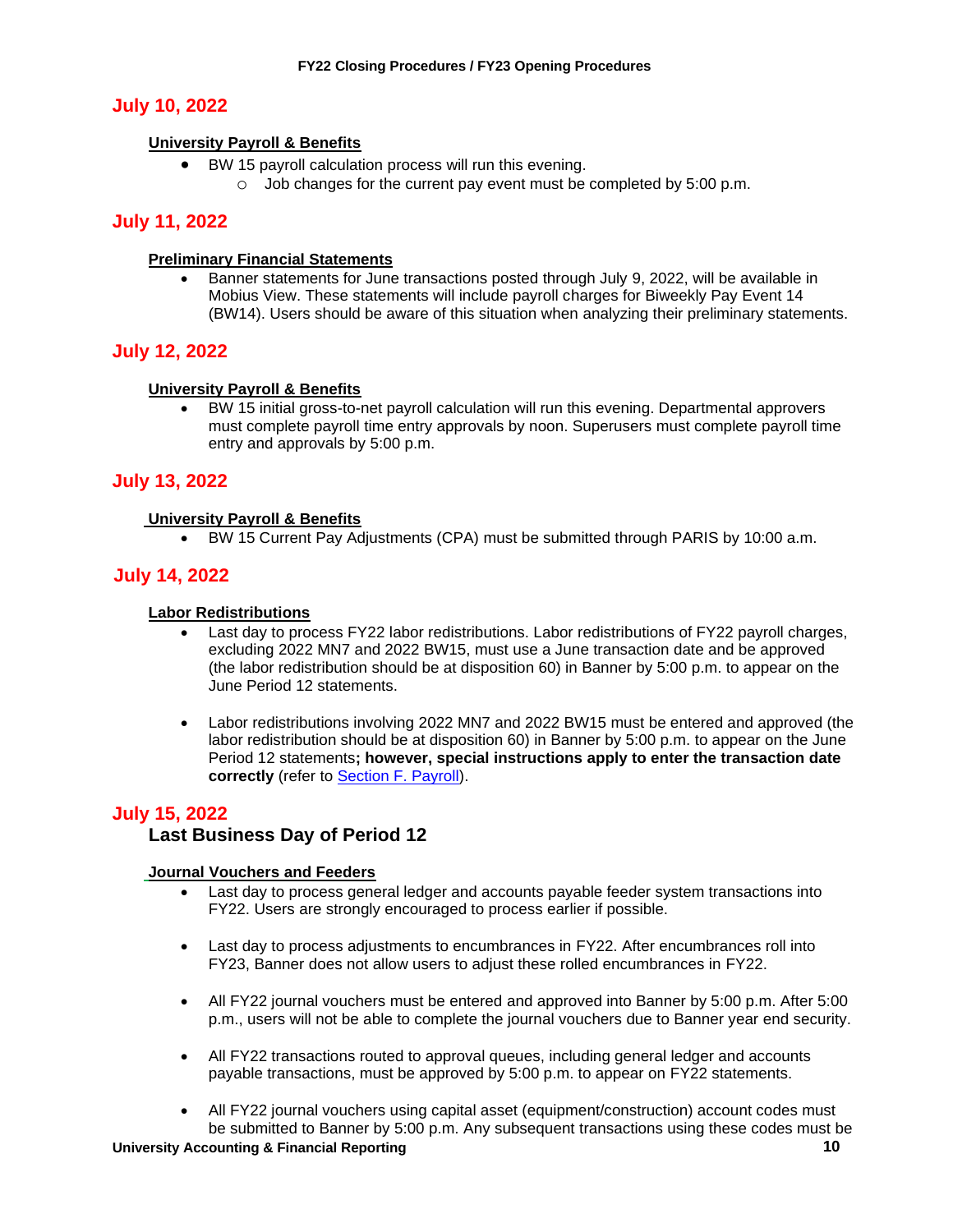# **July 15, 2022 (continued)**

reviewed with UAFR – University Property Accounting and Reporting.

#### **Petty Cash**

• Post FY22 general encumbrances for petty cash and travel expenditures incurred but not reimbursed by 5:00 p.m. When possible, vouchers to reimburse these expenditures should be processed instead of recording encumbrances.

#### **Budget**

• Requests for budget transfers to appear on Period 12 statements must be submitted to all university budget offices by 3pm CST.

#### **FABweb**

• Equipment acquired with FY22 funds must have associated acquisition attributes entered into FABweb and submitted to UAFR – University Property Accounting and Reporting by 5:00 p.m.

#### **Sponsored Projects**

• Process FY22 expenditures for State of Illinois sponsored projects (funds 560000 through 599999) that require June 30 billings and reports by 5:00 p.m.

#### **Travel and Expense Management System (including card transactions)**

- In Chrome River: all remaining transactions with an expense date (or card swipe date) of June 30, 2022, or earlier, should be in a Chrome River document with the 'Budget Fiscal Year' drop down selected as 'FY22'
- In TEM: all transactions which are reconciled and approved by the University by July 15, 2022, will be charged to FY22.
- Expenses incurred and processed *afte*r July 15, 2022, should be charged to FY23:
	- o In Chrome River: any remaining unprocessed transactions (including card transactions) charging to state fund 100022, will be returned for correction
	- $\circ$  In TEM: any remaining unprocessed transactions using a FY22 state fund code will have the fund code changed automatically to the FY23 state fund code 100023.

#### **July 16, 2022**

#### **June Period 12 FY22 Closed in Banner**

• General ledger balances, encumbrances, and reservations will roll to FY23.

#### **Labor Encumbrances**

• FY23 labor encumbrance process activated.

### **July 18, 2022**

#### **Financial Statements**

• June Period 12 statements are available in My-UI-Financials, EDDIE, and Mobius View. This will include payroll accruals (FY22 portion of payroll paid in July) for Biweekly 15 (BW15) and Monthly 07 (MN7).

#### **July 20, 2022**

#### **Fact Sheets**

• All Fact Sheets for self-supporting funds and certain types of health service plan funds (i.e., Dental Service Plan, Nursing Service Plan, and Occupational Health Service Plan) need to be

#### **University Accounting & Financial Reporting 11**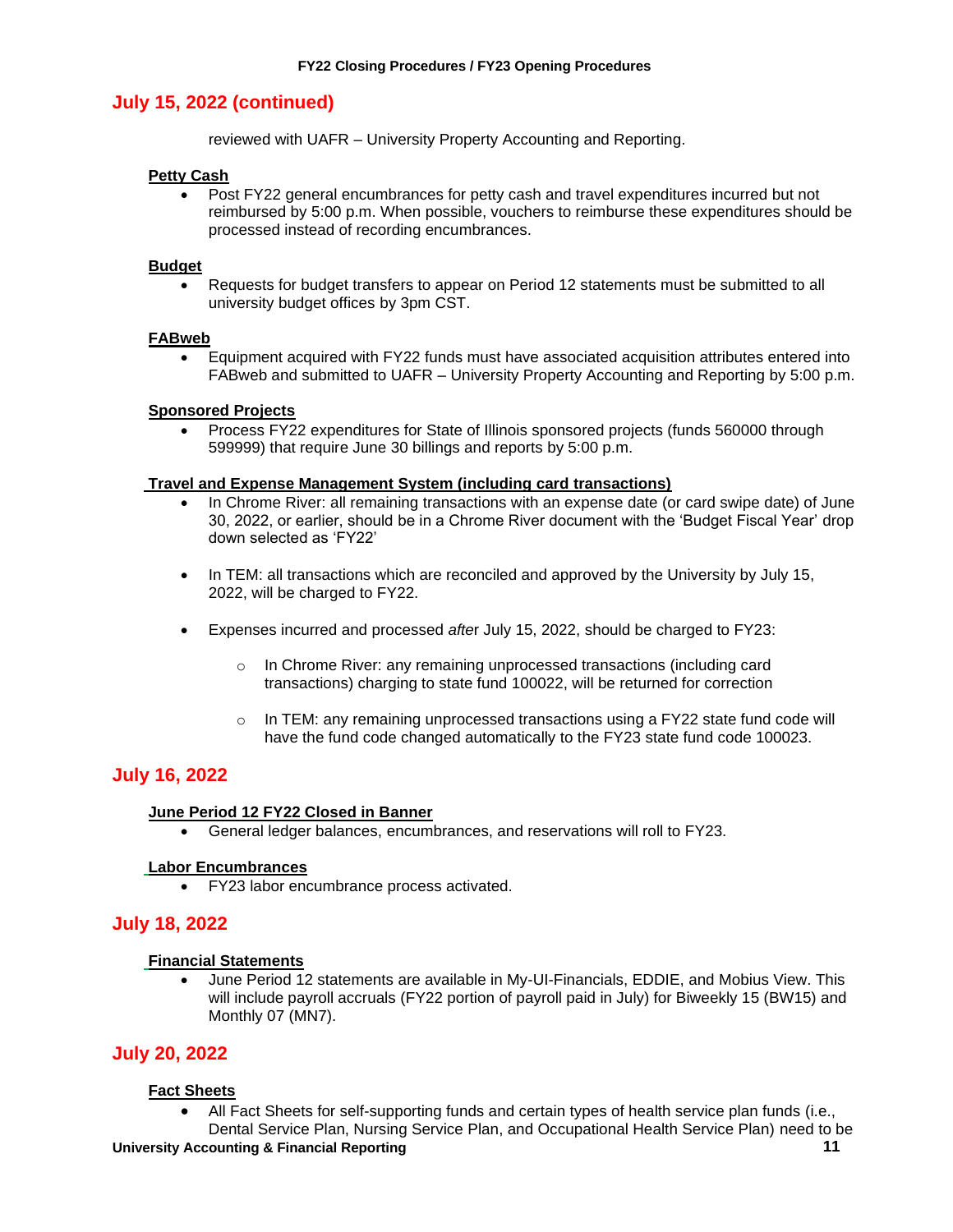#### **July 20, 2022 (continued)**

completed and submitted to UAFR by **5:00 PM**. The Fact Sheet submission tool and other related resources are located at [https://www.obfs.uillinois.edu/accounting-financial](https://www.obfs.uillinois.edu/accounting-financial-reporting/year-end-procedures/fact-sheets)[reporting/year-end-procedures/fact-sheets.](https://www.obfs.uillinois.edu/accounting-financial-reporting/year-end-procedures/fact-sheets)

#### **University Property Accounting and Reporting**

- Report completed software development projects to UAFR University Property Accounting and Reporting.
- Report equipment received as of June  $30<sup>th</sup>$  but not paid to UAFR University Property Accounting and Reporting.

#### **July 27, 2022**

#### **Budget**

• Submit requests for budget transfers and exchanges involving state or institutional funds to the respective university Budget Office.

#### **July 29, 2022**

#### **University Payables Invoices**

• Submit remaining invoices and miscellaneous transactions to be funded by FY22 state funds, for goods or services contracted for in FY22, but received or rendered after June 30, 2022, to University Payables.

#### **July 30, 2022**

#### **June Period 14 FY22 is closed in Banner**

• June Period 14 will be closed after Banner processing has completed. Where applicable, operating ledger budget balances will roll to FY23.

#### **August 1, 2022**

#### **Financial Statements**

• June Period 14 statements available in My-UI-Financials, EDDIE, and Mobius View. The FY23 beginning balances are static after the Period 14 closing.

#### **My-UI-Financials Financial Data**

• Month to date July (FY23) financial data will be available in the Standard Financials Reports distribution tool My-UI-Financials.

#### **August 5, 2022**

#### **July Period 01 FY23 Closed in Banner**

• July Period 01 FY23 will be closed after Banner nightly processes are completed.

#### **August 9, 2022**

#### **Financials Statements**

• July Period 01 FY23 statements available in My-UI-Financials, EDDIE, and Mobius View.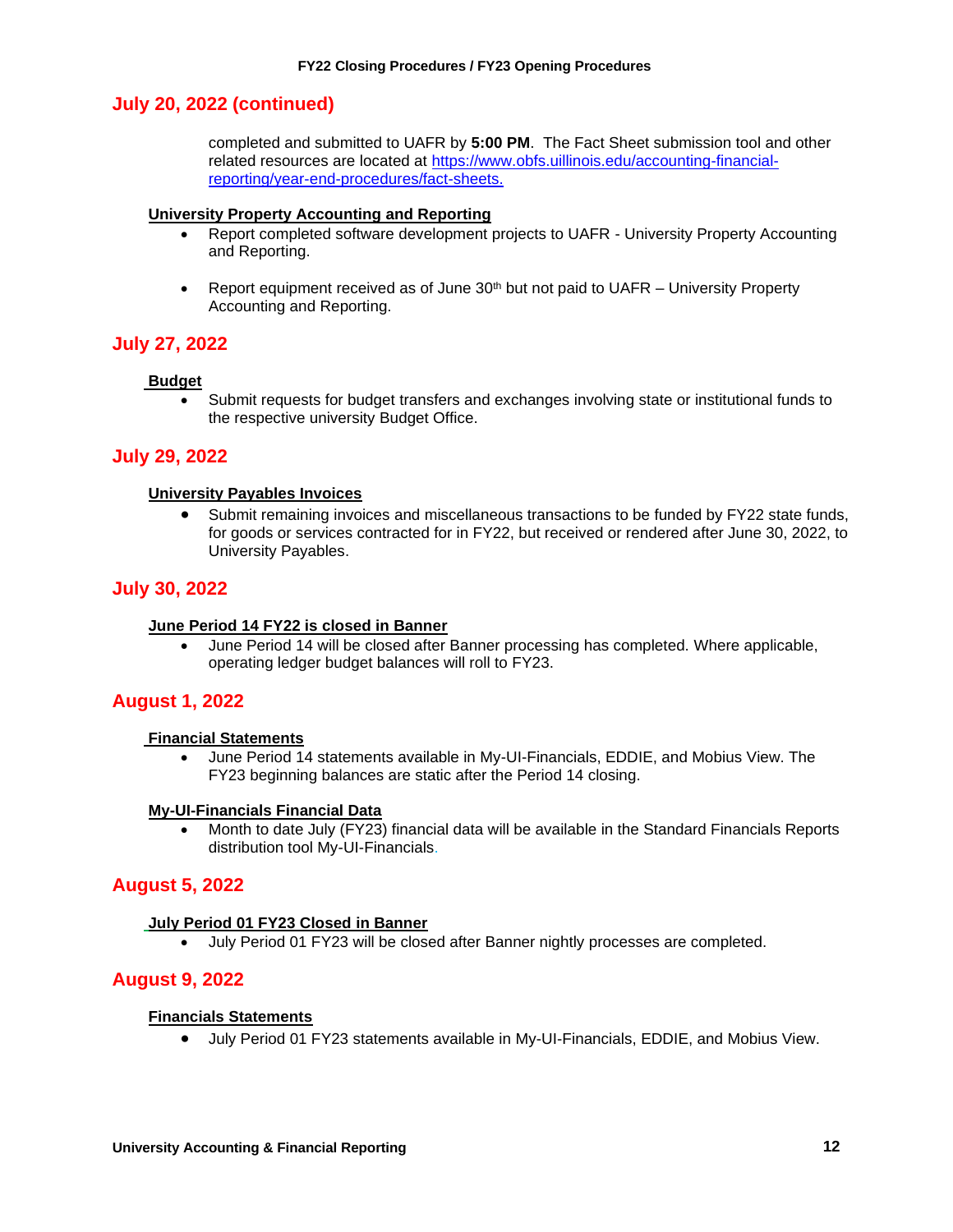# **August 12, 2022**

#### **University Payables-State Funded Orders**

• Cut-off to complete in Banner receiving reports required for state-funded FY22 purchase orders where the goods are received after June 30 in Banner by 5:00 p.m. in order to post during the state lapse period.

# **August 19, 2022**

#### **State Funds**

- Continue performing daily reviews of all operating ledger and general ledger transactions posting to FY22 state funds (e.g., 100022) through the end of August.
	- $\circ$  This helps ensure all transactions posting to the FY22 state fund transactions are properly reconciled, approved, and posted to Banner.
	- $\circ$  This also helps ensure that any erroneous transactions posting to the FY22 state funds are properly identified and corrected before August 31 (which is the close of the lapse period).
	- $\circ$  For example, if you identify transactions on your FY22 state fund that relate to FY23 business, then those transactions would need to be re-classified off the FY22 state fund and posted to the FY23 state fund before the close of August business.

# **August 31, 2022**

#### **State Funds**

- August 31<sup>st</sup> is the **final day of the lapse period** for the FY22 state funds. It is also the final day of business to make corrections, adjustments, expense re-classifications, etc. to your FY22 state funds.
	- o After August (period 02) is officially closed, **no additional transactions will be allowed to post to FY22 state funds**. There are **no** exceptions to this rule.
- All FY22 state funds (e.g., 100022) will be terminated in Banner.

### **September 1, 2022**

#### **State Funds**

• All purchase orders (including standing orders) on FY22 state funds (e.g., 100022) will be closed.

### **September 6, 2022**

#### **August Period 02 FY23 Closed in Banner**

• No transactions will be allowed on FY22 state funds (e.g.,100022) once August Period 02 is closed.

# **September 8, 2022**

#### **Financial Statements**

• August Period 02 FY23 statements will be available in My-UI-Financials, EDDIE, and Mobius View.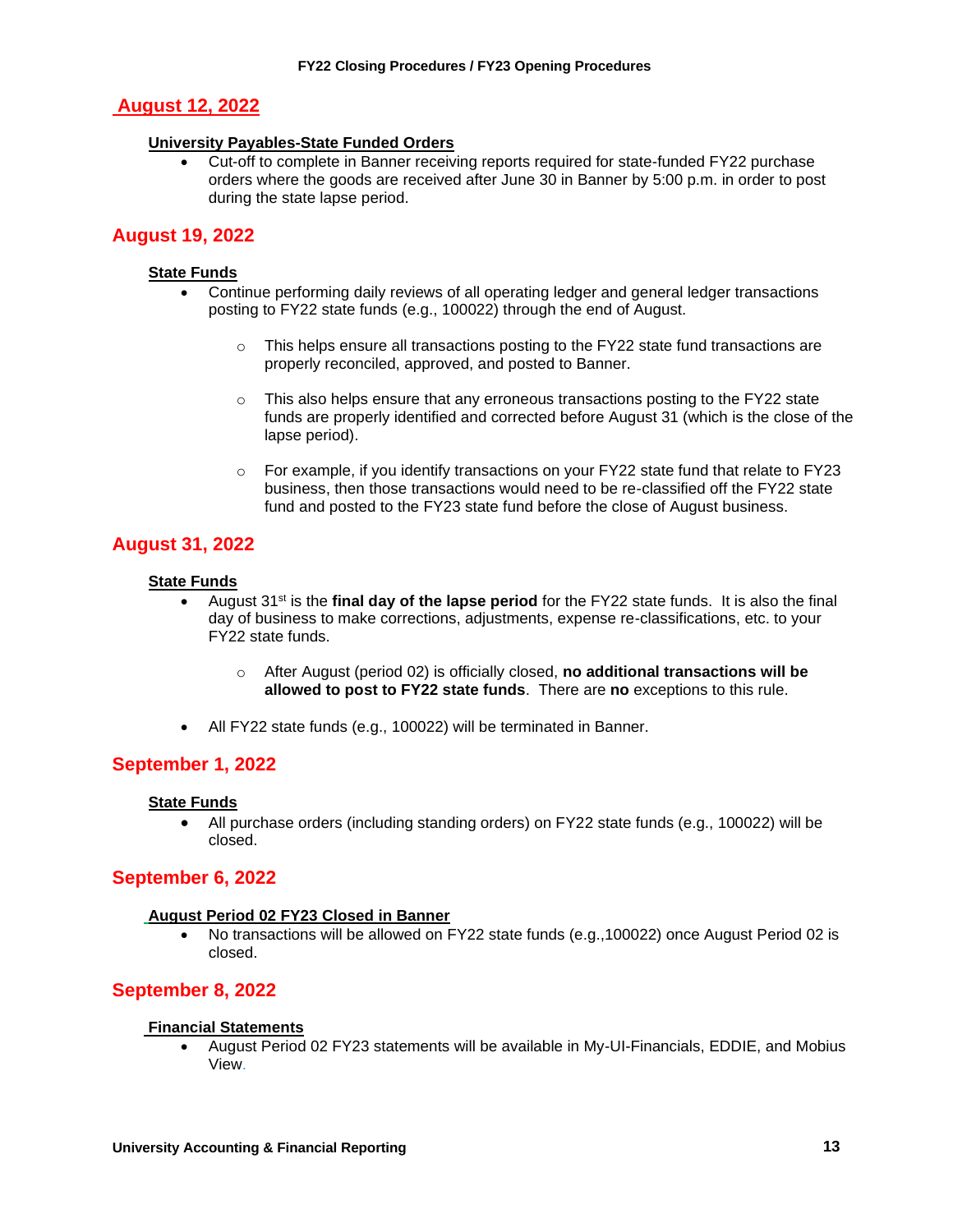# <span id="page-15-0"></span>**D. Disposition of Fund and Budget Balances as of June 30**

# <span id="page-15-1"></span>**1. State Funds**

- The budget office at each university reviews state budget balances at fiscal year-end and provides guidance to college/administrative unit regarding the year-end state budget close process.
- The budget office also determines whether a state fund overdraft or surplus exists at each college/administrative-unit level. This calculation is based on the net budget balance available (BBA). The BBA factors in both: **(1)** actual year-to-date expenditures and **(2)** unpaid encumbrances.
- Final FY22 state BBAs and non-personnel encumbrances will be rolled forward to FY23 using the prior fiscal year's state fund code (e.g., 100022). This move will facilitate the payment of valid obligations during the lapse period which relate to FY22 business.
- Vouchers paid from state funds during the lapse period that liquidate encumbrances which are outstanding as of June 30, 2022, will be posted to the FY22 state fund during the lapse period in FY23. Balances that remain unexpended as of August 31 on these lapse period funds will not be available after the close of the lapse period and will be closed.
- It is very important that you review the accuracy of your non-personnel encumbrances shown on the May statements and those recorded during June. Any necessary additions and/or corrections to these encumbrances should be made **no later than July 15, 2022** (during FY22 Period 12).
- Any salary encumbrances remaining on state funds after the accrued payrolls are calculated in July will be eliminated automatically before the final state budget rollup balances are reviewed by the applicable budget office.
- Once August (Period 02) is closed in Banner in early September of FY23, **no further transactions will be allowed on FY22 state fund codes (e.g., 100022)**. Users should carefully monitor their lapse period transactions and spending and make any necessary corrections to ensure available FY22 state fund appropriations are fully expended before the month of August is closed.

# <span id="page-15-2"></span>**2. Institutional Funds – Governed by University Guidelines-Balances Forward**

State of Illinois Legislative Audit Commission (LAC) *University Guidelines* define the allowable balances that can be carried forward from one year to the next for institutional funds. For purposes of this carry forward calculation, institutional funds include: **(1)** Indirect Cost Recovery (ICR) funds (fund type 2C) and **(2)** Educational and Administrative Allowances funds (fund type 2A). Unencumbered balances, combined on an overall institutional basis, cannot exceed 30% of the current year's budget (FY22) for these funds. Accurate encumbrances are equally important for determining excess institutional funds as they are for determining state funds available to be expended prior to the end of the lapse period. Only June 30 encumbrances that are actually paid during the lapse period (July 1, 2022 to August 31, 2022) will be considered valid in preparing the excess funds calculation.

Encumbrances will be rolled forward into FY23 on July 16, 2022. Budget balances available will be rolled forward as of July 30, 2022, into the appropriate FY23 institutional fund.

FY22 institutional fund budgets per se will not be carried forward. However, FY23 budgets will be composed of two components:

- Departmental allocations and earnings estimate recorded in Budget Development for FY23, and
- An unencumbered/adjusted balance forward, which is the amount of the carryover.

**University Accounting & Financial Reporting 14**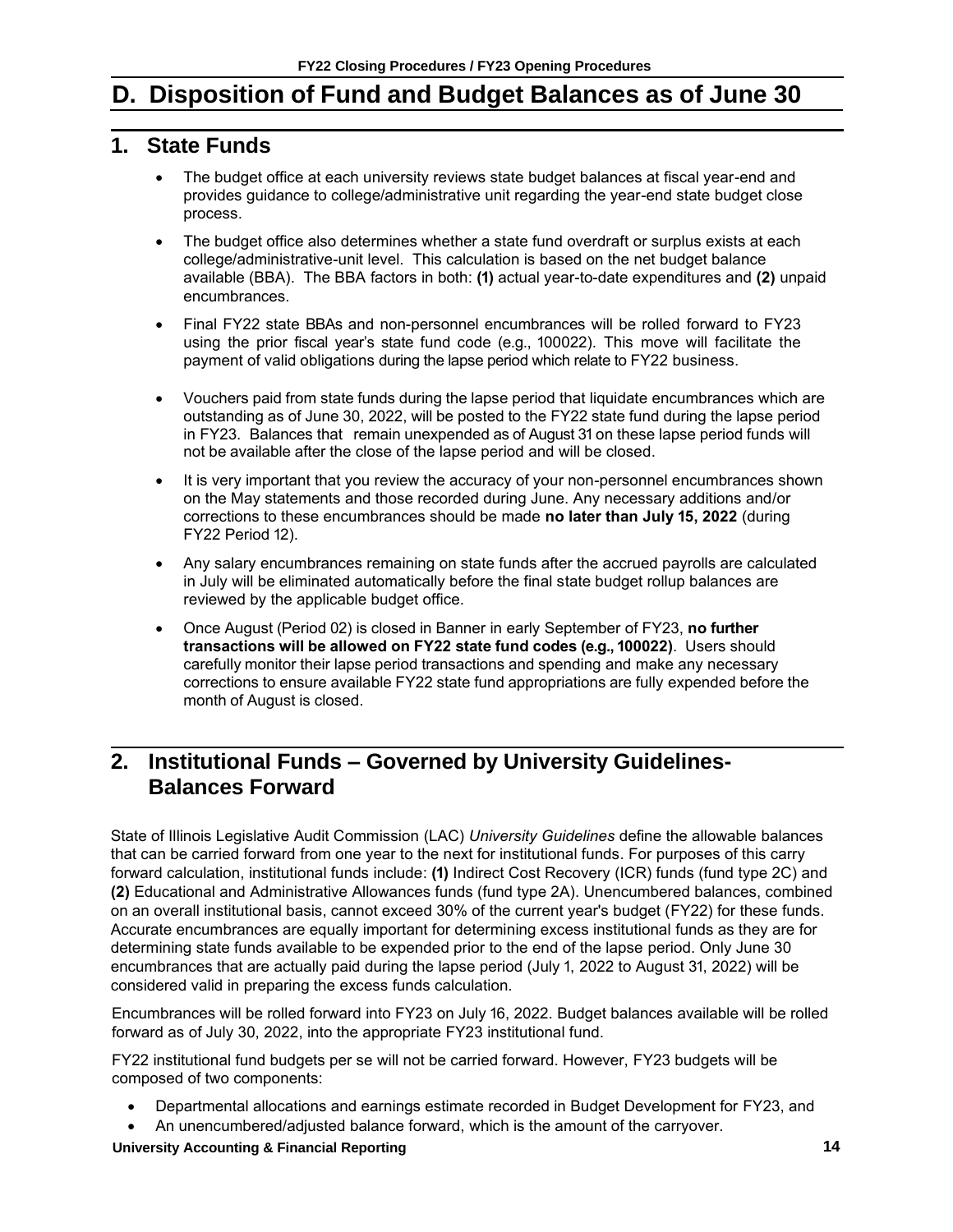# <span id="page-16-0"></span>**3. Self-Supporting Funds**

The State Finance Act and the Legislative Audit Commission (LAC) *University Guidelines* require a review of all service, storeroom, auxiliary enterprise, and departmental activity self-supporting funds to determine the reasonableness of cash balances. Any cash balances greater than allowed by this statutory calculation are referred to as "excess funds" and must be lapsed to the University's Income Fund. Ensuring accurate balances in the general ledger account codes of self-supporting funds is critical to ensuring the accuracy of this calculation.

An electronic Fact Sheet must be completed for each self-supporting fund. Before completing the Fact Sheet, the June Period 12 financial statements should be reviewed carefully to determine whether yearend closing/adjusting entries are needed to reflect accurate accruals, deferrals, and inventory for resale adjustments. The Fact Sheet should also be reviewed carefully by a supervisor before finalizing and submitting to University Accounting and Financial Reporting (UAFR).

The Fact Sheet submission tool and other related resources are located at the link below:

<https://www.obfs.uillinois.edu/accounting-financial-reporting/year-end-procedures/fact-sheets>

# <span id="page-16-1"></span>**4. Health Service Plan Funds**

Units with operating responsibilities for health service plan funds must post accrual and deferral entries as a part of our fiscal year-end closing process. See below for further guidance:

- **Medical Service Plan (MSP) Funds**: The responsibility for recording accruals, deferrals, and inventory for resale adjustments resides with the following offices:
	- o **Accounts Receivable (A/R):** Central MSP Office
	- o **All Other Adjustments:** Departmental MSP Offices
- **Dental Service Plan (DSP), Nursing Service Plan (NSP), & Occupational Health Service Plan (OHSP) Funds**: These types of funds are required to complete and submit a Fact Sheet for each fund, similar to what's required of self-supporting funds. Each Fact Sheet should be completed by the responsible college Dean's Office. See below for further guidance:
	- $\circ$  An electronic Fact Sheet must be completed for each DSP, NSP, & OHSP fund. Before completing the Fact Sheet, the June Period 12 financial statements should be reviewed carefully to determine whether year-end closing/adjusting entries are needed to reflect accurate accruals, deferrals, and inventory for resale adjustments. The Fact Sheet should also be reviewed carefully by a supervisor before finalizing and submitting to University Accounting and Financial Reporting (UAFR).
	- $\circ$  The Fact Sheet submission tool and other related resources are located at the link below:
		- [https://www.obfs.uillinois.edu/accounting-financial-reporting/year-end](https://www.obfs.uillinois.edu/accounting-financial-reporting/year-end-procedures/fact-sheets)[procedures/fact-sheets](https://www.obfs.uillinois.edu/accounting-financial-reporting/year-end-procedures/fact-sheets)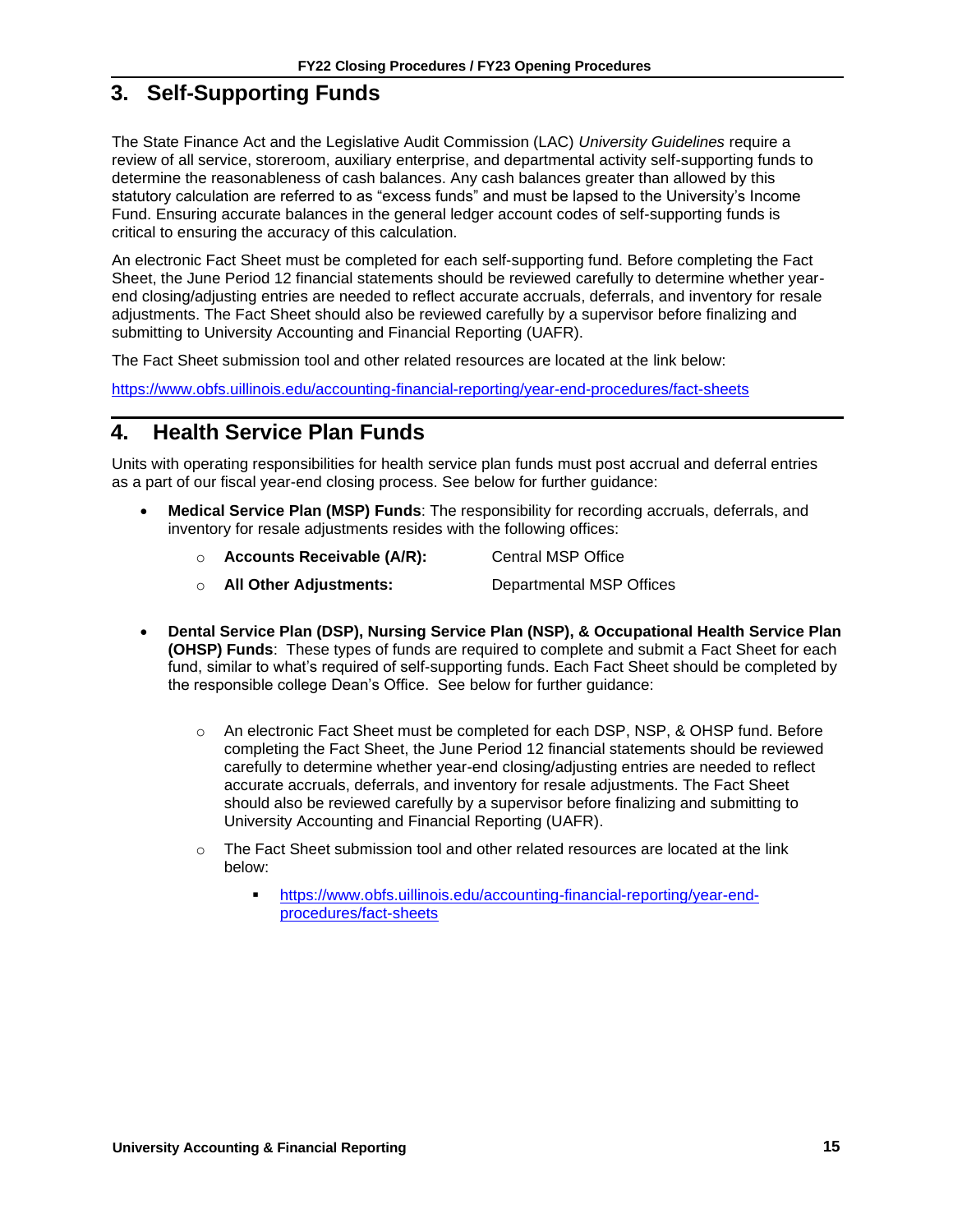# <span id="page-17-0"></span>**5. Fact Sheet Requirements – Self-Supporting and Certain Types of Health Service Plan Funds**

Fact Sheets are a year-end tool used to report information related to accrual, deferral, and inventory for resale adjustments as of June 30 for self-supporting funds and certain types of health service plan funds to ensure accurate financial reporting at year end. University Accounting & Financial Reporting (UAFR) will review each Fact Sheet and post the appropriate year-end adjustments to Banner.

To ensure the appropriate accruals, deferrals, and inventory for resale adjustments are made in Banner for our fiscal year-end closing process, Fact Sheets are required to be completed for **all** self-supporting funds and certain types of health service plan funds (i.e., Dental Service Plan, Nursing Service Plan, and Occupational Health Service Plan). Any accrual, deferral, or inventory for resale adjustments (regardless of dollar amount) which are not recorded in the unit's normal accounting processes **must** be reported on the Fact Sheet so UAFR can make the necessary adjusting entries. This will ensure that Banner accurately reflects the fund's financial condition as of June 30.

All Fact Sheets must be submitted by **5:00 p.m. on July 20, 2022,** using the Fact Sheet Submission Tool located at the link below:

<https://www.obfs.uillinois.edu/accounting-financial-reporting/year-end-procedures/fact-sheets>

*Note: Fact Sheets are not required for funds which were terminated as of June 30***.**

# <span id="page-17-1"></span>**6. Gift and Endowment Income Funds**

Departments must eliminate all overdrafts on all types of gift and endowment income funds by June 30, 2022. Gift and endowment income funds are administered centrally by UAFR – University Accounting Services. For assistance, please refer to the Gift Funds section of the [UAFR Who to Ask](https://www.obfs.uillinois.edu/accounting-financial-reporting/who-to-ask/types-questions#gift-funds-4m) list.

# <span id="page-17-2"></span>**7. Grant and Contract Funds**

Clear overdrafts in sponsored project funds (400000—599999) by May 18, 2022, unless the project will be continued with additional funds as documented on an approved Request for Anticipation Fund (Form GC70), or prior arrangements have been made with your university Sponsored Programs Post-Award Office. If efforts are not made to clear unauthorized overdrafts, your university Sponsored Programs Post-Award Office may transfer overdrafts to departmental funds.

# <span id="page-17-3"></span>**8. Other Funds**

General ledger balances remaining after the closing of Period 14 on July 30, 2022, will be carried forward. Balances in inactive funds should not be carried forward unnecessarily into fiscal year 2023. By May 31, 2022, departments should eliminate balances in all inactive funds and request the fund be terminated by emailing [uas@uillinois.edu.](mailto:uas@uillinois.edu)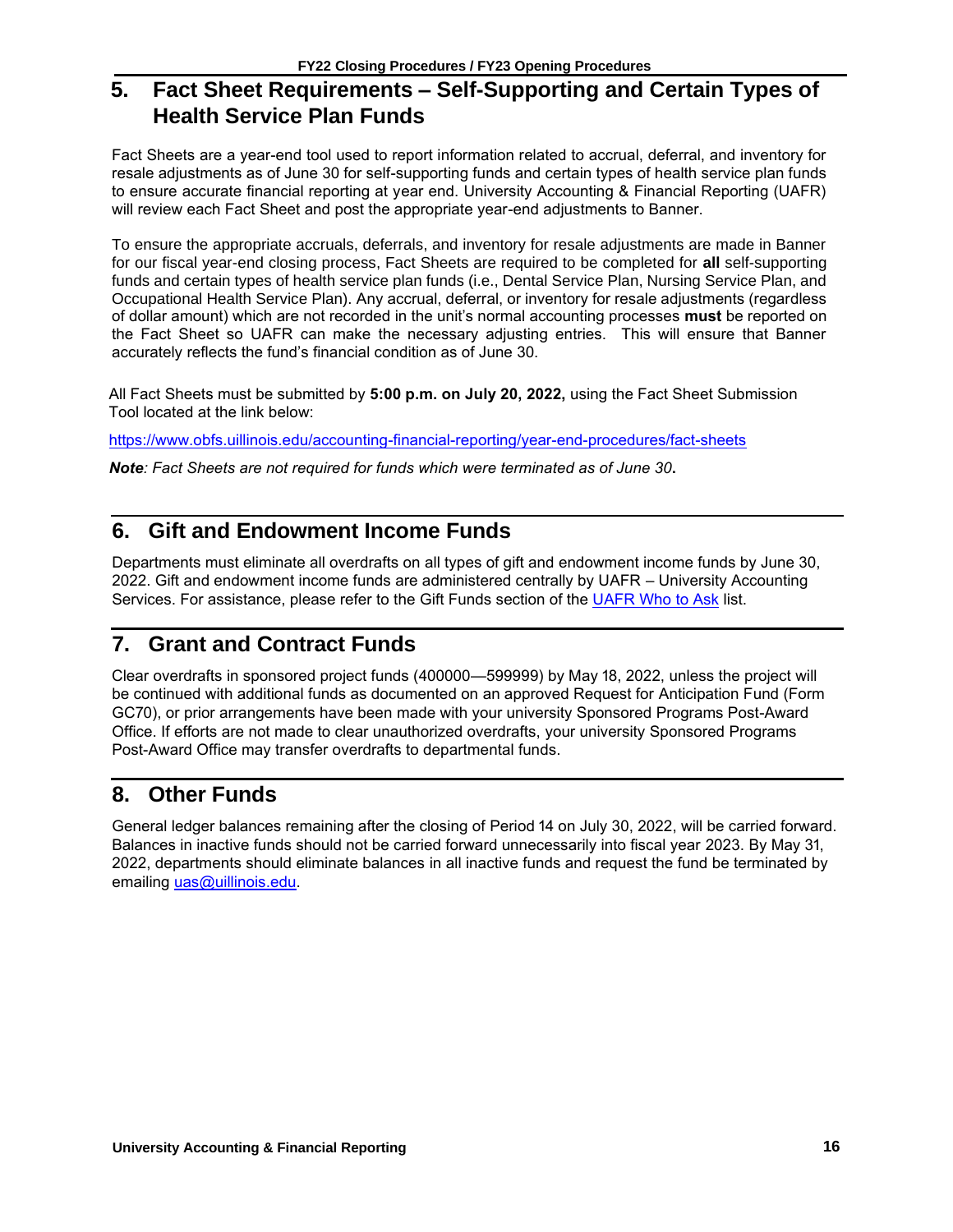# <span id="page-18-0"></span>**E. Procedures for the Encumbrance of and Payment from FY22 Funds**

# <span id="page-18-1"></span>**1. Internal Transactions**

State regulations prohibit any state agency from creating an encumbrance with itself. Therefore, departments may not create encumbrances for stores and service transactions. All stores and service vouchers chargeable to FY22 state funds must be entered into Banner by the close of business on July 15, 2022. This is also the last date for processing FY22 feeder system transactions into Banner. However, users are strongly encouraged to post all transactions earlier, if possible, to allow time for corrections. Common stores and service vouchers are those related to Physical Plant, Campus Stores, other storerooms, duplicating, telecommunications, information technology services, and various auxiliary activities.

Purchases from these units must be completed (ordered and delivered) by June 30 in order for the purchase to be charged to FY22 funds. When transferring expenditures that include equipment account codes between FY22 funds (refer to Section J. [Property Accounting & Reporting\)](#page-22-0).

# <span id="page-18-2"></span>**2. Encumbrance of FY22 Funds**

#### **2a. Purchase Orders**

Completed and approved requisitions for purchases of goods and services that are to be charged to your FY22 budget must be received by the Purchasing Division by the dates listed on the website below to ensure the encumbrance of FY22 funds. If the deadline dates indicated are not met, Purchasing cannot guarantee that your transaction will be completed prior to July 1. Requisitions received by the Purchasing Division for which encumbrances cannot be entered by June 30, 2022, will be charged to FY23 funds.

#### **For the latest information on renewals visit the Purchasing Website.** <https://www.obfs.uillinois.edu/purchases/renewals>

For requests for Sole Source purchases and orders requiring Board of Trustees approval, documentation needs to be submitted to the Purchasing Division with sufficient time to meet special processing requirements and obtain the necessary approvals.

#### **For the latest information on sole source purchasing visit the Purchasing Website.**

<https://www.obfs.uillinois.edu/purchases/procedures-rules/sole-source-purchases/>

Purchase orders issued after July 1 will be encumbered against and charged to your FY23 budget.

Renewable and multi-year purchase orders present unique complications at year-end. Invoices dated prior to July 1, 2022, will be financed from FY22 funds. Invoices dated July 1, 2022, and thereafter are chargeable to FY22 funds only if the call (order) for the goods or services was placed prior to July 1, 2022. If the call (order) for the goods or services occurred after June 30, 2022, then payment of the invoice must be financed with FY23 funds on a new purchase order effective in FY23.

Adjustments to purchase order (PO) encumbrances must be made using a change order to the original purchase order. Journal vouchers cannot be used to adjust PO encumbrances because the changes will not be reflected properly on the purchase order. A Change Order Request must be initiated with an iBuy requisition. Requests for increases in purchase order encumbrances, particularly on standing orders, should allow for a sufficient remaining encumbrance amount to cover payment for goods or services requested through the end of FY22. Since any remaining standing order encumbrances are closed at the end of the fiscal year lapse period, the Purchasing Division will not initiate change orders to reduce encumbrances on standing orders.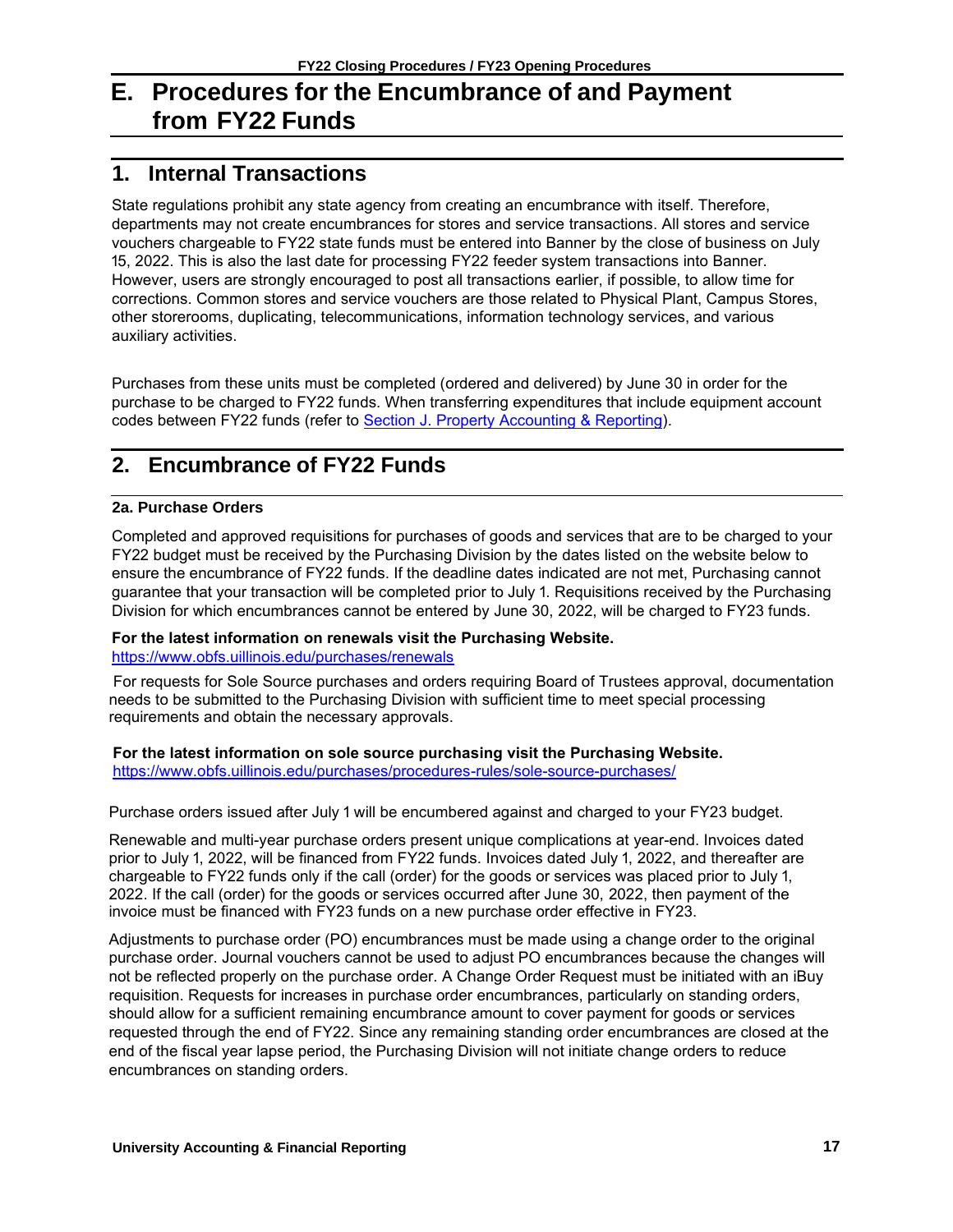#### **2b. Contracts and other non-Purchase Order Encumbrances**

Contracts encumbering FY22 state and non-state funds for services provided in FY22 must be executed by June 30, 2022, and prior to the commencement of services. Contracts for professional and artistic services may be encumbered against FY22 state funds only if the services, or the portion of the services to be funded from FY22 funds, will be completed prior to July 1, 2022. Professional and artistic services for \$20,000 or more are subject to a competitive selection process.

Professional and artistic services must be performed on or before June  $30<sup>th</sup>$  in order to be paid from FY22 state funds during the lapse period. Services that are encumbered but not yet performed by June 30<sup>th</sup> cannot be paid from FY22 state funds and the encumbrance should be removed.

Locally funded contracts under \$10,000 encumbering FY22 funds for services in FY22 should be submitted by June 30, 2022, to University Payables. Contracts executed after June 30, 2022, for services in FY23 will be chargeable to FY23 funds.

Approved invoices payable from FY22 state funds must be received in University Payables or be completed and approved in the Travel and Expense Management system (TEM) as appropriate, by July 31, 2022, to ensure payment from state funds during the lapse period.

#### **2c. Expense Reports (Travel Reimbursements and Miscellaneous Payments) and Purchase Order Payments**

Every effort should be made by the unit to ensure expense reports are completed and approved in the TEM system (if travel occurs prior to July 1, 2022) no later than July 1, 2022, in order for the expenses to be recorded in FY22. For those payment types that are not initiated in the TEM system and the goods/services were received prior to July 1, 2022, the invoice must be submitted to University Payables no later than 5 p.m. on July 1, 2022, in order for the expenses to be recorded in FY22.

#### **2d. Encumbrances and Reservations**

Any encumbrances outstanding in Banner as of FY22 Period 12 (ending July 16, 2022) will be rolled forward to FY23. Reservations on state funds will not be rolled forward to FY23.

# <span id="page-19-0"></span>**3. Payment of FY22 Encumbrances after June 30**

State law limits the payment of prior year state-funded obligations to the lapse period (July 1 – August 31, 2022). To meet the lapse period deadline for state-funded obligations, University Payables must receive approved State-funded invoices and expense reports by July 31, 2022. University Payables will exercise due diligence in expediting shipments and vendor invoices. If payment of outstanding FY22 state encumbrances during the lapse period is not possible, payment will be made from a department's FY23 local or institutional fund. Payment, in such cases, cannot be charged to either FY22 or FY23 state funds but will instead have to be charged to a different funding source such as institutional funds.

Payments from non-state funds that liquidate outstanding encumbrances as of June 30, 2022, are not bound by the lapse period timeframe. However, under the Legislative Audit Commission *University Guidelines*, unexpended institutional funds (not including patents and royalties) and self-supporting funds may be subject to lapse to the income fund.

#### **Note:** Units should review the *Receipts Required Report* (located at

[http://www.obfs.uillinois.edu/purchases/reports/ \)](http://www.obfs.uillinois.edu/purchases/reports/) to ensure that receiving reports are completed for any FY22 purchases requiring a receiving report prior to payment. Units must complete the receiving report by July 15, 2022, to have the expenditure recorded in FY22. Receiving reports for FY22 state-funded orders where the goods are received after June 30, 2022, must be completed by August 20, 2022 in order to be recorded in the lapse period.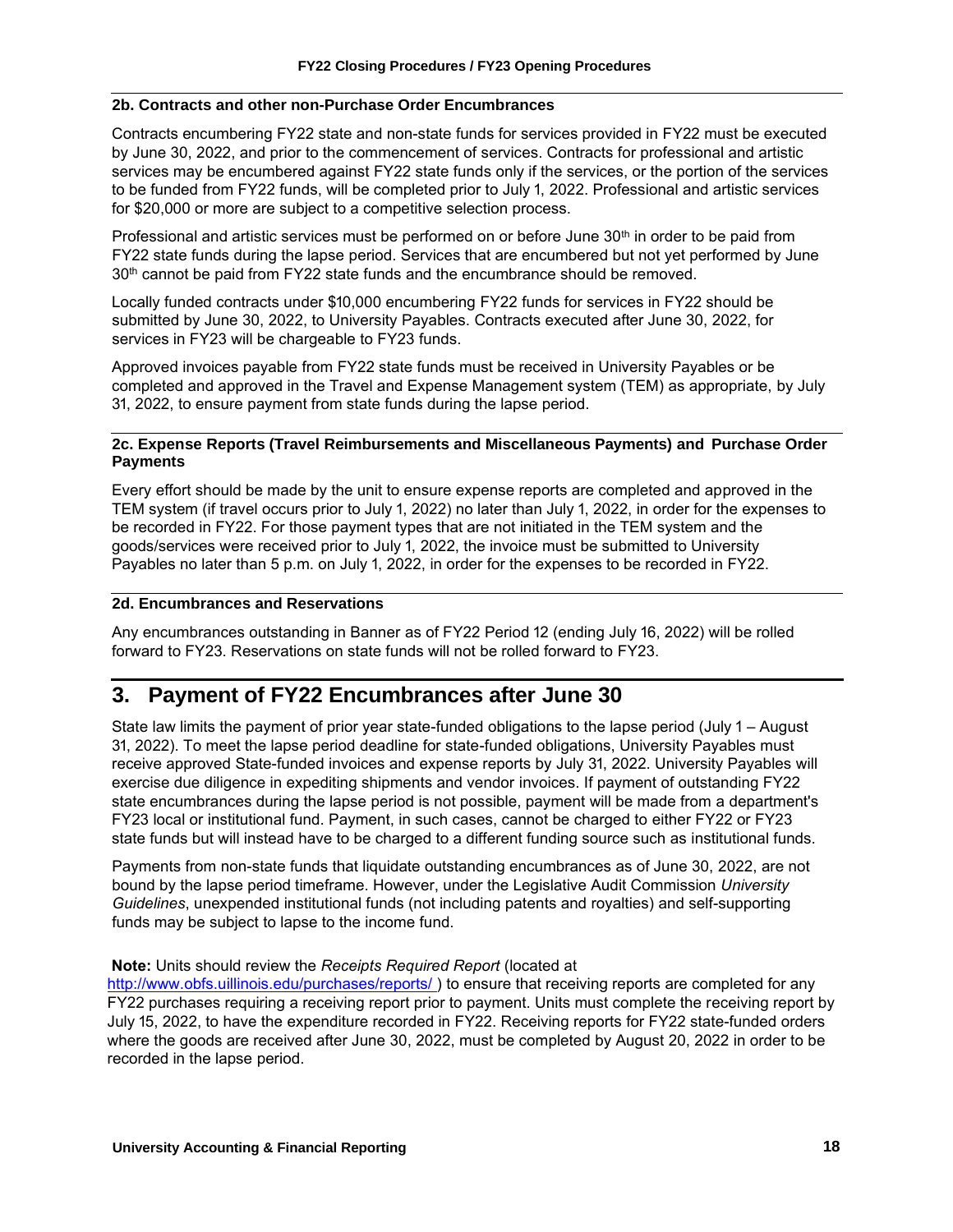# <span id="page-20-0"></span>**F. Payroll**

Labor redistributions of FY22 payroll charges must be approved (the labor redistribution should be at disposition 60) in Banner by 5:00 p.m. on July 8, 2022, to appear on the June **preliminary statements,** and by 5:00 p.m. on July 14, 2022, to appear on the June Period 12 statements. Redistributions, excluding 2022 MN7 and BW15, must use a June transaction date to post in FY22. **Labor redistributions involving 2022 MN7 and 2022 BW15 must follow special instructions to enter the transaction date correctly and post in the appropriate fiscal years.**

For guidance on how to complete a year-end labor redistribution, refer to UAFR's [Year-End Labor](https://www.obfs.uillinois.edu/common/pages/DisplayFile.aspx?itemId=96588)  [Redistribution Job Aid.](https://www.obfs.uillinois.edu/common/pages/DisplayFile.aspx?itemId=96588) This job aid describes how to enter the transaction date for labor redistributions of accrued payrolls. For additional information, visit UAFR's [Fiscal Year-End Deadlines](https://www.obfs.uillinois.edu/accounting-financial-reporting/year-end-procedures/year-end-deadlines/)  [for Labor Redistributions](https://www.obfs.uillinois.edu/accounting-financial-reporting/year-end-procedures/year-end-deadlines/) webpage.

Labor redistributions cannot be processed in June Period 14.

The June Period 12 financial statements will include an accrual for payroll charges through June 30, 2022 and paid in July 2022. The FY22 accrued payrolls are 2022 BW14, 2022 BW15 and 2022 MN7. 100% of the BW14 pay event will be charged to FY22. 40% of the BW15 pay event will be charged to FY22 and 60% will be charged to FY23. 50% of the MN7 pay event will be charged to FY22 and 50% will be charged to FY23. The **state-funded** portion for the 9 over 12 appointments on the MN7 pay event will not be split between fiscal years. The full amount will be charged to FY23.

All current year labor encumbrances will be liquidated and closed via an automated process on July 9, 2022. Users should be aware of this situation when examining their departmental budget balances available (BBAs) during the FY22 closing process. Multi-year labor encumbrances representing salary charges to be incurred in future fiscal years on grant and federal agriculture funds will **not** be liquidated.

Effective July 1, 2022, state appropriated appointments on job labor distribution records (excluding 9/12 employees) will be converted automatically to the new-year state fund code (100023). Departments should review all job labor distribution records appointments on non-state appropriated funds and make appropriate fund code changes for the new fiscal year before July 1, 2022.

The following guidelines explain changes to job records funded on state funds:

Jobs with 9/12 employee classes (AA, AB, BC, and BD) assigned to state fund codes:

If the effective date of the appointment is before 6/15/2022; use FY22 state fund code (100022). If the effective date of the appointment is 6/16/2022 or later, use FY23 state fund code (100023).

Jobs with non 9/12 employee classes assigned to state fund code:

If the effective date of the appointment is before 7/1/2022, use FY22 state fund code (100022). If the effective date of the appointment is 7/1/2022 or later, use FY23 state fund code (100023)

- **If a terminated job is reactivated, be sure that the state fund code used on the labor distribution record follow the guidelines above.**
- State funded appointments set up before July 1 utilizing an effective dated Job Labor Distribution Record **after** July 1 must be **manually** updated to the new fiscal year state fund.

Effective July 1, 2022, all Federal Work Study funds on job labor distribution records will be converted automatically to the FY23 fund code ending in 23.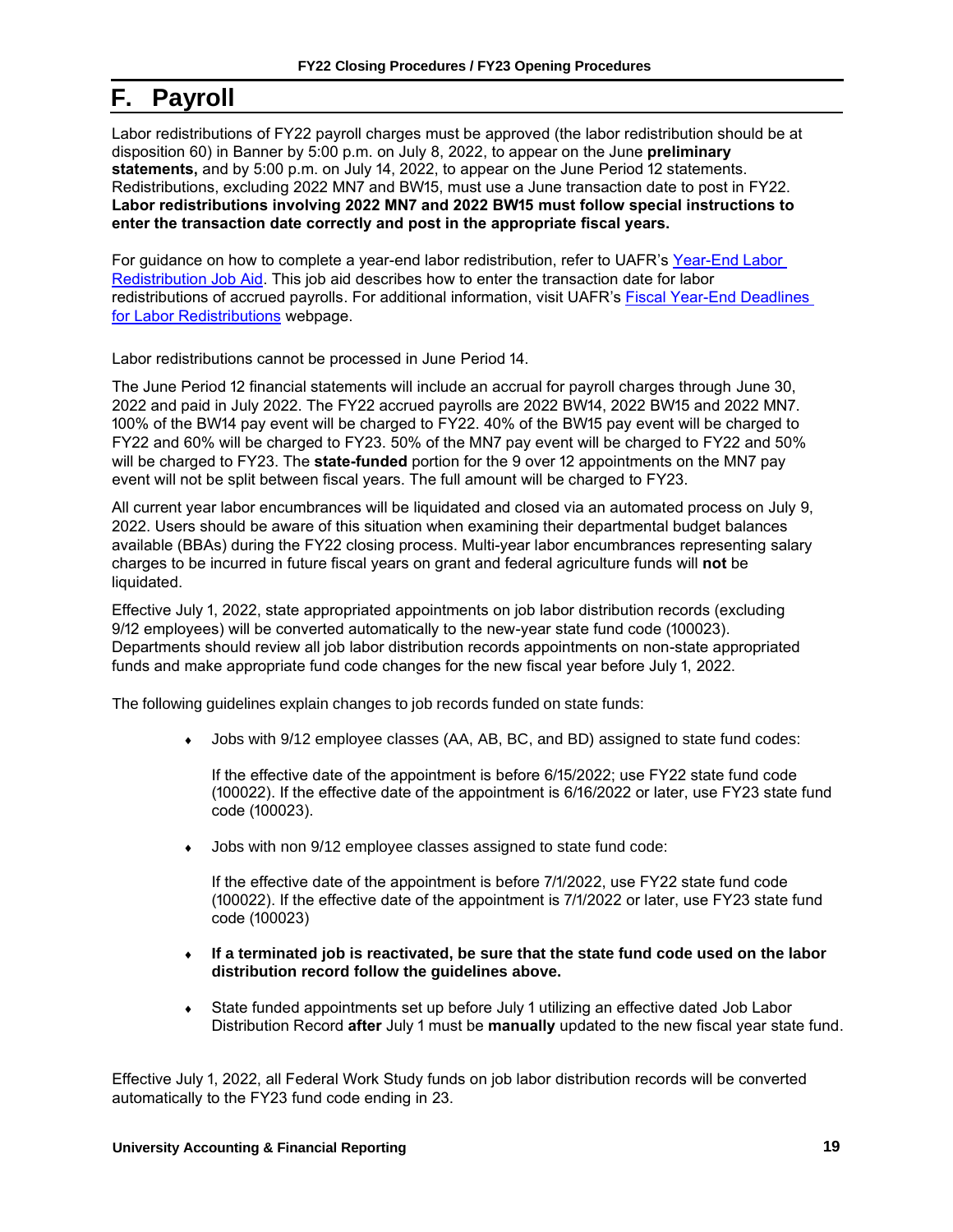# **G. Accounts Receivable**

The following dates and times are critical for university units that bill student (SAR) and non-student (GAR) customers (through Banner AR):

- June 16, 2022 Deadline for submitting Banner AR feeders; this will enable University Bursar to process the transactions and record the receivable and revenue in FY22 and allow departments to clear rejected transactions or batches by June 30, 2022.
- 5:00 p.m., June 30, 2022 Deadline to submit manual charges/credits in Banner AR for FY22.
- After 5:00 p.m., June 30, 2022 All charges assessed in Banner AR will post in FY23.

# <span id="page-21-0"></span>**H. Cash Receipts/Departmental Deposits**

University Bursar must receive all monies received from departments on or before **June 30, 2022, by 2:00 p.m.** Cashier Operations cannot ensure that cash receipts or deposits received after the 2:00 p.m. deadline will be processed in FY22.

# <span id="page-21-1"></span>**I. Grant and Contract Funds**

For State of Illinois sponsored projects (funds 560000 through 599999), all fiscal year expenditures should be processed by July 15, 2022, or by any earlier document submission deadline dates as designated in [Section C. Calendar of Critical Dates](#page-5-0) to ensure inclusion of these expenditures on FY22 billings and reports.

FY23 Federal Work Study funds have been established in Banner for use beginning July 1, 2022. Effective July 1, 2022, all Federal Work Study appointments on job labor distribution records will be converted automatically to the FY23 fund code. Index codes for the Federal Work Study program will be updated automatically as of July 1 to reflect the FY23 fund codes. Departmental allocations using state funds will be updated with the new FY23 state fund code (100023). If other changes are needed, please contact your university Sponsored Programs Post-Award Office. The new FY23 Federal Work Study funds are as follows:

| Urbana      | 498123 |
|-------------|--------|
| Chicago     | 498223 |
| Springfield | 498423 |

Facilities and Administrative Costs (Indirect Costs) and Tuition Remission will not be assessed in FY23 until FY22 is closed.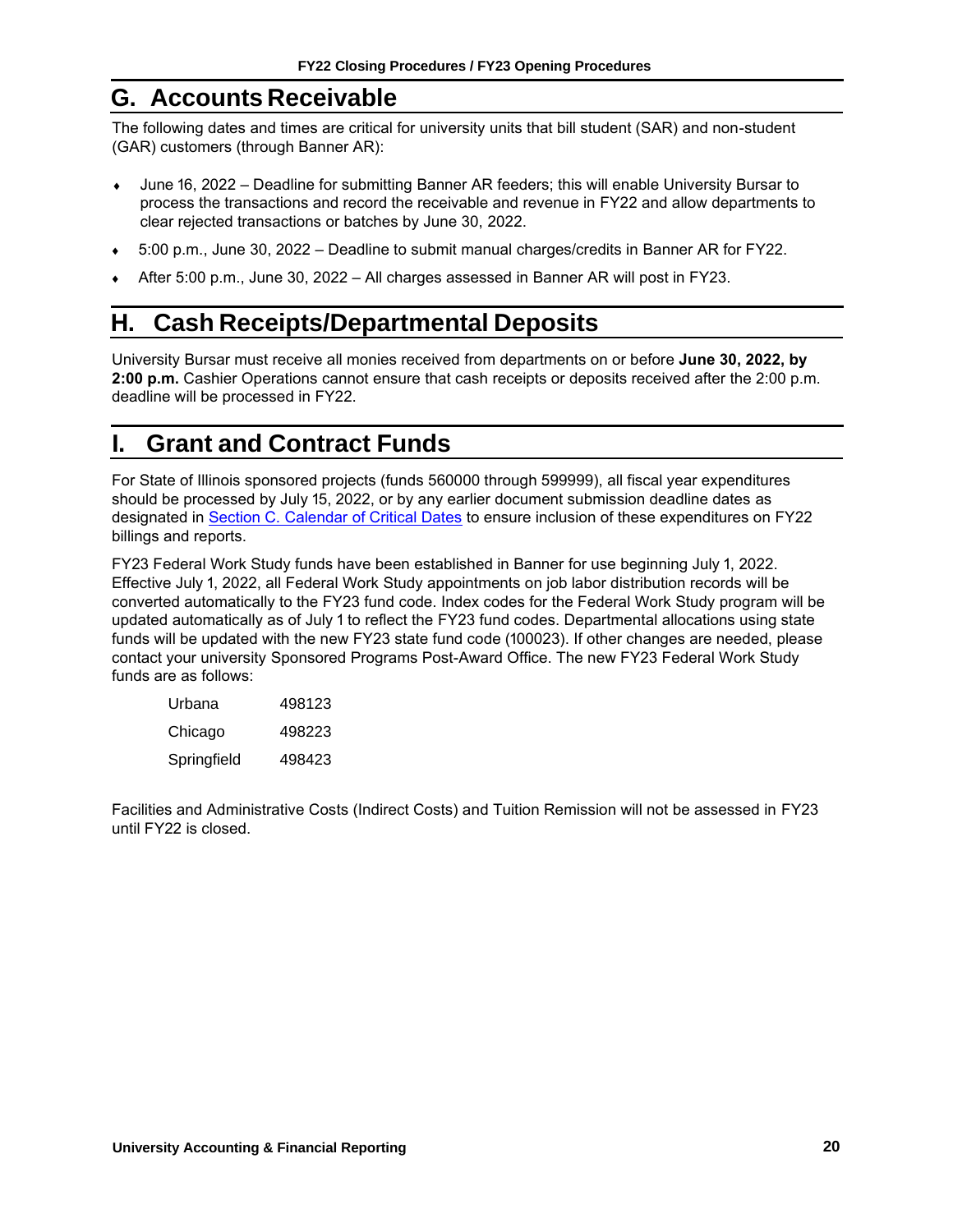# <span id="page-22-0"></span>**J. Property Accounting & Reporting**

The University of Illinois System relies on proper entity code assignment for tracked equipment (i.e., equipment with an assigned PTag number) to utilize in Facilities and Administration Rate (F&A) calculations, excess fund computations, and financial statement presentation. An entity code is a fourdigit numeric code (e.g., 3100, 3110, etc.) which properly classifies a self-supporting fund within a certain type of activity, or "entity." The entity code assigned to your specific self-supporting fund can be found in the "Predecessor Fund" field of Banner page FZMFUND. Equipment used directly in the operation of a specific self-supporting fund's activity needs to have that self-supporting fund's same entity code assigned. Confirm the proper entity code has been assigned to equipment as applicable by July 1, 2022.

Fabricated equipment and construction will only be capitalized and depreciated in the Banner fixed asset module when the equipment or construction is completed and placed in service. Notification of fabricated equipment completed as of June 30 must be reported to UAFR-University Property Accounting and Reporting (UPAR) by July 1, 2022. Notification of construction completed as of June 30 must be reported to UAFR-UPAR by July 5, 2022. Equipment-related communications must be submitted via FABweb. Accrued liabilities for construction retainage and estimates of the cost of construction work completed but not billed must also be submitted to UAFR-UPAR by **July 5, 2022**.

Equipment acquired with FY22 funds must have associated acquisition attributes entered into FABweb and submitted to UAFR-UPAR no later than July 15, 2022. Completed software development projects must also be reported to UAFR-UPAR by July 20, 2022. Equipment received as of June 30, but not paid must be reported to UAFR-UPAR by July 20, 2022.

When journal vouchers transfer funding sources that use "tracked" fixed asset expenditure account codes (see chart below), a separate JV line-item entry must be entered for **each** item of equipment requiring adjustment and the PTag/property control number of the associated asset must be recorded in the JV description, document reference, or FOATEXT field of the journal voucher. All journal vouchers using capital asset (equipment/construction) account codes must be submitted to Banner by 5:00 p.m. on July 15, 2022.

The use of correct account codes on transactions is critical, especially during July. Banner equipment account codes are as follows:

| <b>Dollar Value</b>                        | <b>Account Range</b> |
|--------------------------------------------|----------------------|
| <b>Not Tracked in Fixed Asset Module:</b>  |                      |
| Equipment <\$100                           | 122000-12499U        |
| Equipment \$100-\$999                      | $126$ nnn            |
| Administrative Software <\$100,000         | 1538nn               |
| Research Software (any value)              | 1538nn               |
| <b>Materials for Equipment Fabrication</b> | $128$ nnn            |
|                                            |                      |
| <b>Tracked in Fixed Asset Module:</b>      |                      |
| Equipment \$1000-\$4999                    | $127$ nnn            |
| Equipment > \$4999                         | 163nnn               |
| Artwork <\$5000                            | 162100               |
| Antiques/Historic Treasures <\$5000        | 162200               |
| Firearms/weapons<\$5000                    | 162300               |
| Artwork > \$4999                           | 164100               |
| Antiques/Historic Treasures > \$4999       | 164200               |
| Firearms/weapons > \$4999                  | 163140               |
| Group Asset/Collections Additions >\$0     | 165000-167000        |
| Administrative Software > \$99,999         | 168600               |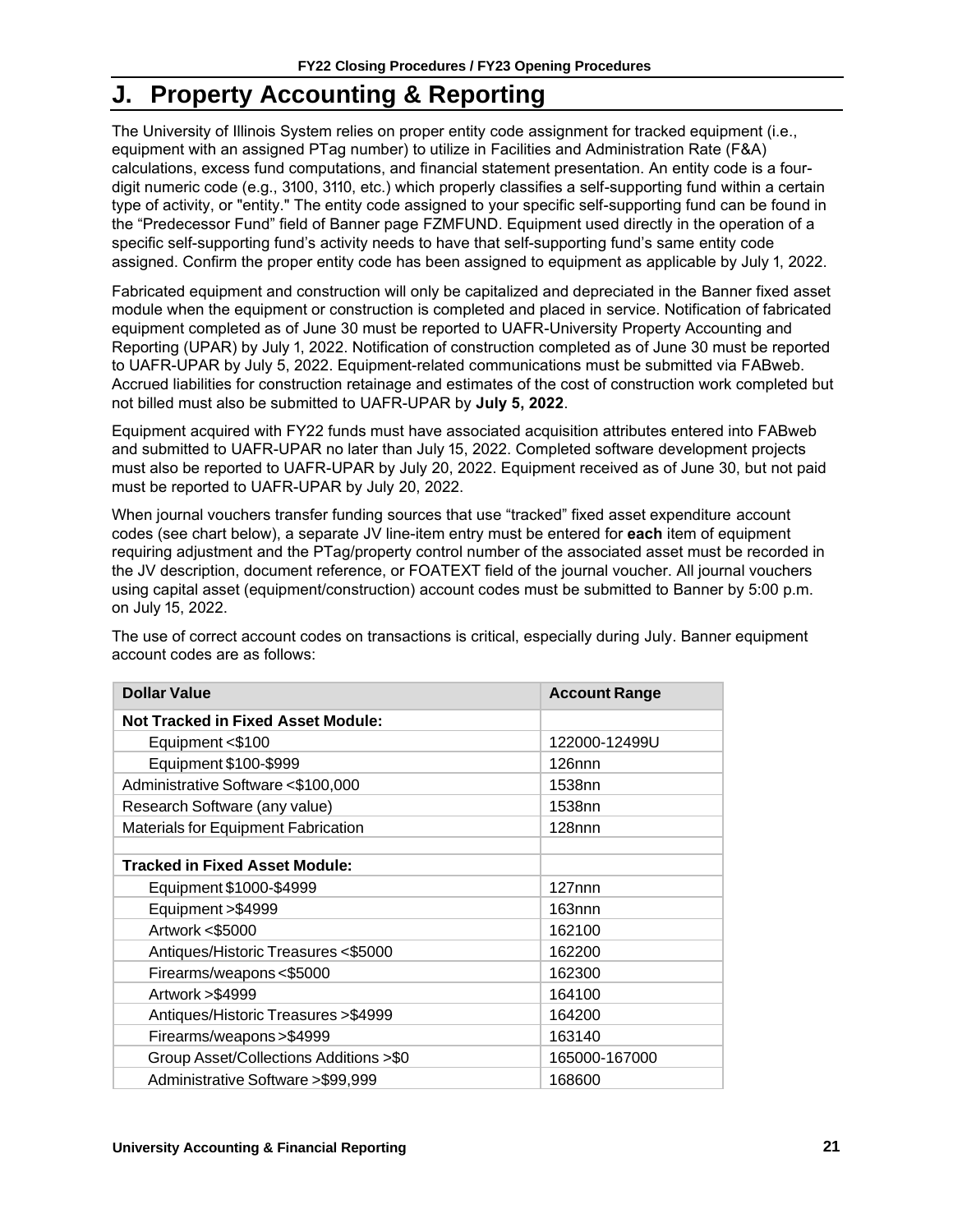# <span id="page-23-0"></span>**K. Banner Fund Type Table**

For a complete listing of Banner fund types and Banner range of fund codes assigned to that particular source of funds, refer to **Banner Fund Type Descriptions**.

# <span id="page-23-1"></span>**L. Definitions**

**Allowance for Uncollectible Accounts** – An allowance for uncollectible accounts is an estimate of the uncollectibility of past due receivables. The balance is an offset to the accounts receivable balance and is used to estimate receivables that are deemed uncollectible.

**Bad Debt Expense** – A bad debt expense is an entry booked against the appropriate expense account code within the operating ledger to record adjustments to the allowance for uncollectible accounts.

**Budget Balance Available (BBA)** – The budget balance available (BBA) is the revised budget within the operating ledger less expenditures and less encumbrances/reservations.

**Cash Receipts** – Cash, checks, and other cash equivalents which are typically received from a customer. All cash receipts should be deposited on a timely basis as required by the Bursar's Office.

**CFOAPAL** – The accounting string attached to each Banner transaction. Refer to the [CFOAPAL](https://www.obfs.uillinois.edu/training/materials/intro-banner-finance/c-foapal-quick-guide/)  [Quick Guide](https://www.obfs.uillinois.edu/training/materials/intro-banner-finance/c-foapal-quick-guide/) for a detail explanation of each segment.

**Encumbrances** – Funds reserved (i.e., "encumbered") to acquire goods or services under the terms of a university purchase order, contract, or miscellaneous obligation for services with non-employees (e.g., honoraria). Encumbrances are also used for travel or petty cash expenditures incurred. All outstanding encumbrances excluding current year labor encumbrances and memo encumbrances will be rolled into FY23 on July 16, 2022. These are also known as "commitments" in Banner terminology.

**Entity Codes** – A four-digit numeric code (e.g., 3100, 3110, etc.) which properly classifies a selfsupporting fund within a certain type of activity, or "entity." The entity code assigned to your specific self-supporting fund can be found in the "Predecessor Fund" field of FZMFUND in Banner. Equipment used directly in the operation of a specific self-supporting fund's activity needs to have that selfsupporting fund's same exact entity code assigned to it. The University of Illinois System relies on proper entity code assignment for tracked equipment (i.e., equipment with an assigned PTag number) to utilize in F&A rate calculations, excess fund computations, and financial statement presentation.

**Facilities & Administrative Rates (F&A)** – Rates charged to sponsored projects for indirect university costs with common objectives not identifiable with a project or activity. Administrative expenses include University operations such as general university administration, sponsored projects administration, department administration, and student services administration. Facility expenses include building and equipment depreciation, interest, operations & maintenance including utilities, library, etc.

**Feeder** – An electronic file that contains a large volume of journal entries, charges, or payments that are posted to Banner. The file is often generated through another Banner process or [Feeder Front End](https://www.obfs.uillinois.edu/finance-feeder-front-end-resource-page/) application.

**Fiscal Year** – A fiscal year is a one-year period of time that the University of Illinois System uses for accounting purposes and preparation of its financial statements. The fiscal year begins on July 1 and ends on June 30 of the following year. Fiscal Year 2022 (FY22) is from July 1, 2021, through June 30, 2022. Fiscal year 2023 (FY23) is from July 1, 2022, through June 30, 2023.